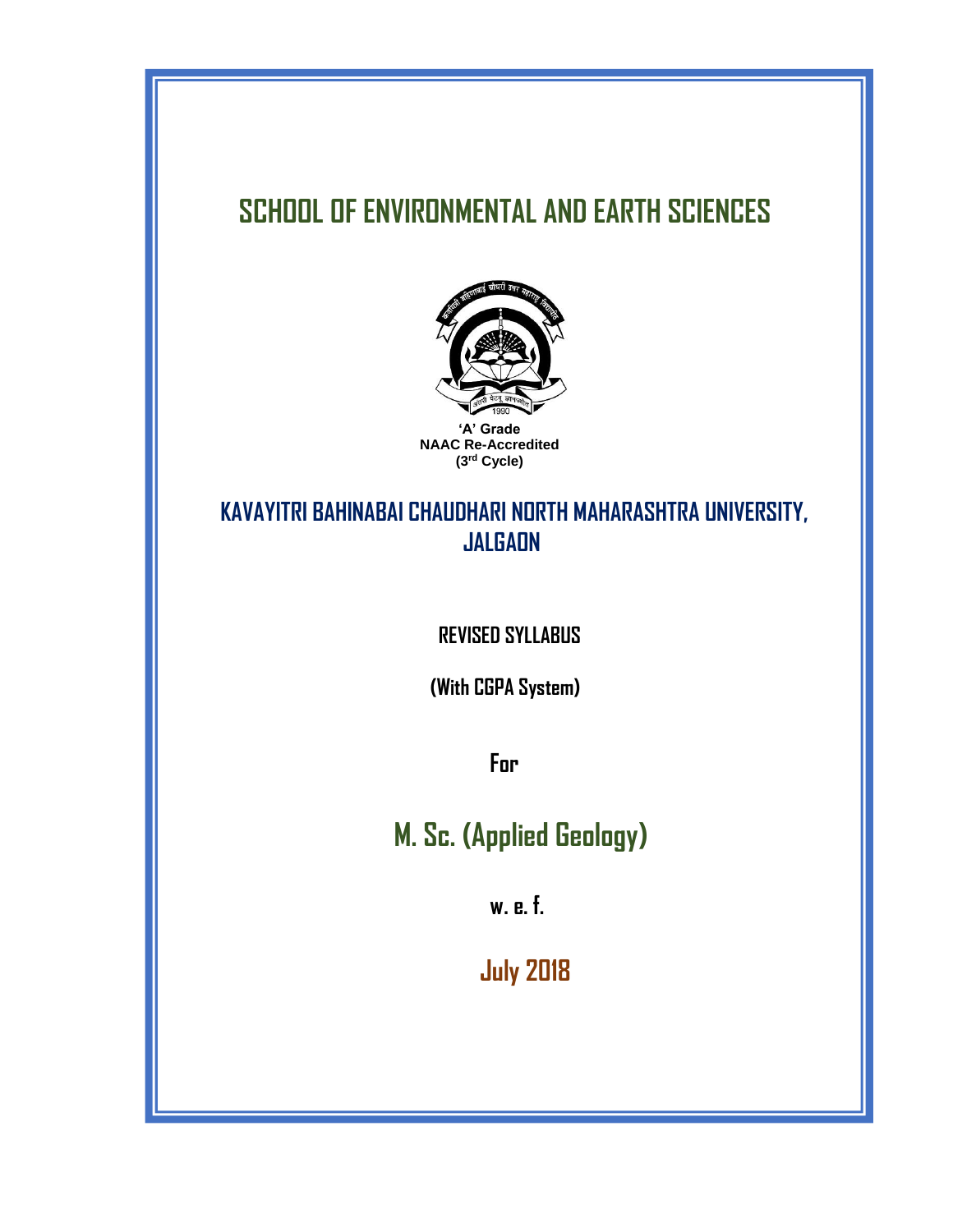# **SCHOOL OF ENVIRONMENTAL AND EARTH SCIENCES Kavayitri Bahinabai Chaudhari North Maharashtra University, Jalgaon**

### **SEMESTERWISE DISTRIBUTION OF COURSES**

### **M. Sc. (Applied Geology)**

### **Semester I**

- GS 101: Mineralogy and Crystallography.
- GS 102: Principles of Stratigraphy and Palaeontology
- GS 103: Sedimentology
- GS 104: Practicals related to Mineralogy, Crystallography and Palaeontology.
- GS 105: Practicals related to Sedimentology
- GS 106: Tutorial 1

#### **Semester II**

- GS 201: Igneous and Metamorphic Petrology
- GS 202: Physics and Chemistry of the Earth.
- GS 203: Geomorphology, Structural Geology and Tectonics
- GS 204: Practicals related to Igneous and Metamorphic Petrology
- GS 205: Practicals related to Geomorphology, Structural Geology and Tectonics
- GS 206: Tutorial 2

### **Semester III**

- GS 301: Indian Stratigraphy.
- GS 302: Indian mineral deposits, exploration and mining

#### **\*GS 303: Remote sensing and GIS**

- GS 304: Practicals related to Indian mineral deposits, exploration and mining.
- GS 305: Practicals related to Remote sensing and GIS.
- GS 306: Seminar 1

#### **Semester IV**

GS 401: Petroleum Geology.

#### **\*GS 402: Hydrogeology**

- GS 403: Engineering and environmental Geology.
- GS 404: Practicals related to Petroleum Geology, Hydrogeology,
	- Engineering and environmental Geology
- GS405: Dissertation
- GS 406: Seminar 2

**Note:** Industrial training/Geological field mapping/allotted geological project work/ Dissertation is compulsory for M. Sc. (Applied Geology) students.

\*Employability and Skill Development Courses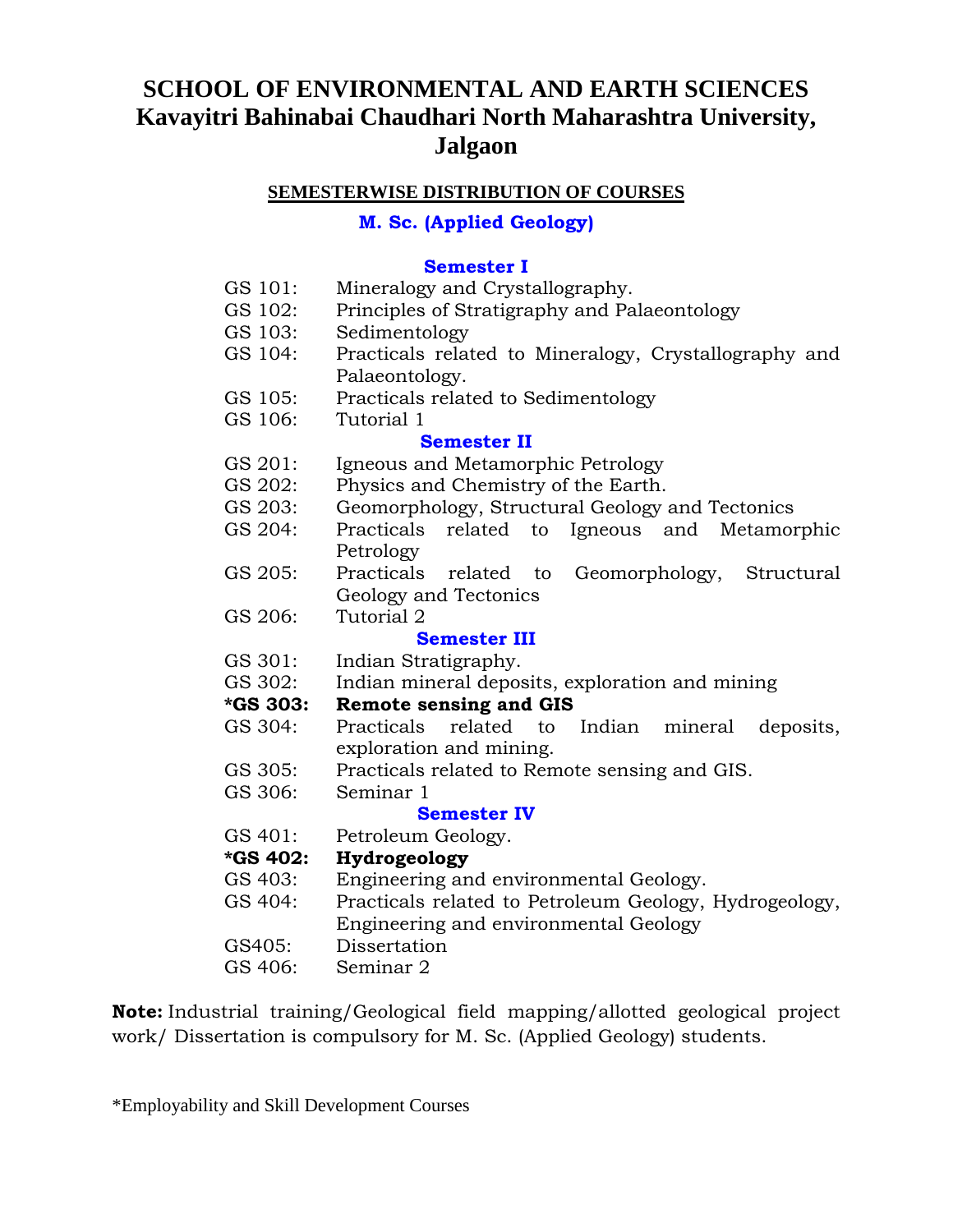# **SCHOOL OF ENVIRONMENTAL AND EARTH SCIENCES Kavayitri Bahinabai Chaudhari North Maharashtra University, Jalgaon COURSE STRUCTURE WITH CREDIT**

|                    | Course | <b>Marks</b> | Hrs.        | <b>Credit</b> | <b>Total</b> |
|--------------------|--------|--------------|-------------|---------------|--------------|
|                    |        |              | <b>Week</b> |               |              |
|                    | GS-101 | 100          | 04          | 04            |              |
|                    | GS-102 | 100          | 04          | 04            |              |
| <b>Semester I</b>  | GS-103 | 100          | 04          | 04            | 21           |
|                    | GS-104 | 100          | 08          | 04            |              |
|                    | GS-105 | 100          | 08          | 04            |              |
|                    | GS-106 | 25           | 01          | 01            |              |
|                    | GS-201 | 100          | 04          | 04            |              |
|                    | GS-202 | 100          | 04          | 04            |              |
| <b>Semester II</b> | GS-203 | 100          | 04          | 04            | 21           |
|                    | GS-204 | 100          | 08          | 04            |              |
|                    | GS-205 | 100          | 08          | 04            |              |
|                    | GS-206 | 25           | 01          | 01            |              |
|                    | GS-301 | 100          | 04          | 04            |              |
|                    | GS-302 | 100          | 04          | 04            |              |
| <b>Semester</b>    | GS-303 | 100          | 04          | 04            | 21           |
| Ш                  | GS-304 | 100          | 08          | 04            |              |
|                    | GS-305 | 100          | 08          | 04            |              |
|                    | GS-306 | 25           | 01          | 01            |              |
|                    | GS-401 | 100          | 04          | 04            |              |
|                    | GS-402 | 100          | 04          | 04            |              |
|                    | GS-403 | 100          | 04          | 04            | 21           |
| <b>Semester</b>    | GS-404 | 100          | 08          | 04            |              |
| IV                 | GS-405 | 100          | 08          | 04            |              |
|                    | GS-406 | 25           | 01          | 01            |              |

**M.Sc. (Applied Geology)**

**Grand Total: 84**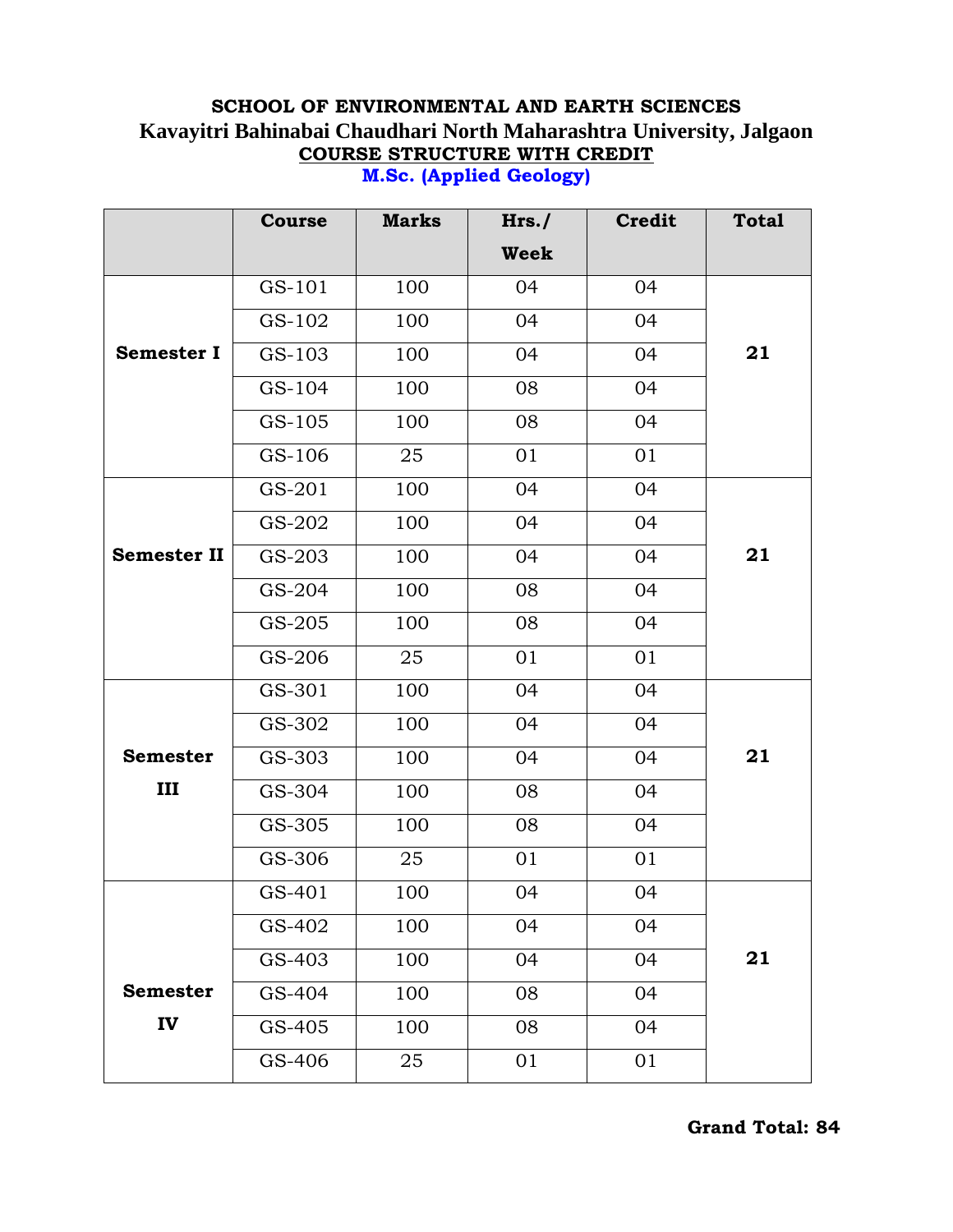### **GS-101: MINERALOGY AND CRSTALLOGRAPHY**

#### **Unit – I: Mineral Optics and Introduction to Instruments**

- 1. Isotropic and anisotropic substances; Reflection, refraction and refractive index; Relief, birefringence and Becke line effect; Optically uniaxial and biaxial minerals; Determination of optic sign of uniaxial and biaxial minerals; interference figures; Pleochroism and determination of pleochroic scheme in minerals
- 2. X-ray crystallography and Bragg's equation; Application of X-ray diffraction spectrometry in mineral characterization
- 3. Application of following techniques in mineralogy: Differential Thermal Analysis (DTA), Thermogravimetric Analysis (TGA), Scanning Electron Microscope (SEM), Transmission Electron Microscope (TEM) and Electron Probe Micro Analyser (EPMA)
- 4. Application of thermal, magnetic and radioactive properties of minerals.

### **Unit – II: Introduction to Mineralogy and Study of Non-Silicates**

- 1. Principle of crystal structure; Bonding in minerals; Coordination and coordination numbers; Silicate structures and structural formula; Isomorphism and solid solution; Types of ionic substitution; Polymorphism and types of polymorphic transformations and Pseudomorphism Conversions of oxide and element weight percentages; Calculation of mineral formulae.
- 2. A detailed study of Non-silicates mineral groups with reference to their general formulae, classification, atomic structure, chemistry, experimental work and paragenesis of Non-silicates: Carbonates- Calcite Group, Aragonite Group, Dolomite Group; Phosphates- Apatite, Monazite; Sulphates- Gypsum, Anhydrite, Barite, Alunite Group; Halides- Halite, Sylvite, Fluorite; Nitrates- Trona, Soda niter; Oxides and Hydroxides- Spinel Group, Hematite Group, Rutile Group, Bauxite Group, Periclase.

#### **Unit – III: Mineralogy of Silicates**

1. A detailed study of Sillicate mineral groups with reference to their general formulae, classification, atomic structure, chemistry, experimental work and paragenesis of Silicates: Nesosilicates- Olivine Group, Garnet Group and Aluminosilicate Group; Sorosilicates- Epidote Group, Scapolite Group; Cyclosilicates- Beryl, Tourmaline; Inosilicates- Pyroxene Group,Amphibole Group; Phyllosilicate- Mica Group, Chlorite Group, Serpentine Group, Pyrophyllite, Talc; Tectosilicates- Quartz, Feldspars, Feldspathoides and zeolite Group.

#### **Unit – IV: Crystallography**

1. Crystals, crystalline solids and their formation; Ordered patterns, nets and lattices; Symmetry in crystals; Axial ratio, indices, lettering and order of the crystallographic axes; Crystallographic notation (Weiss and Miller indices and convention in notation).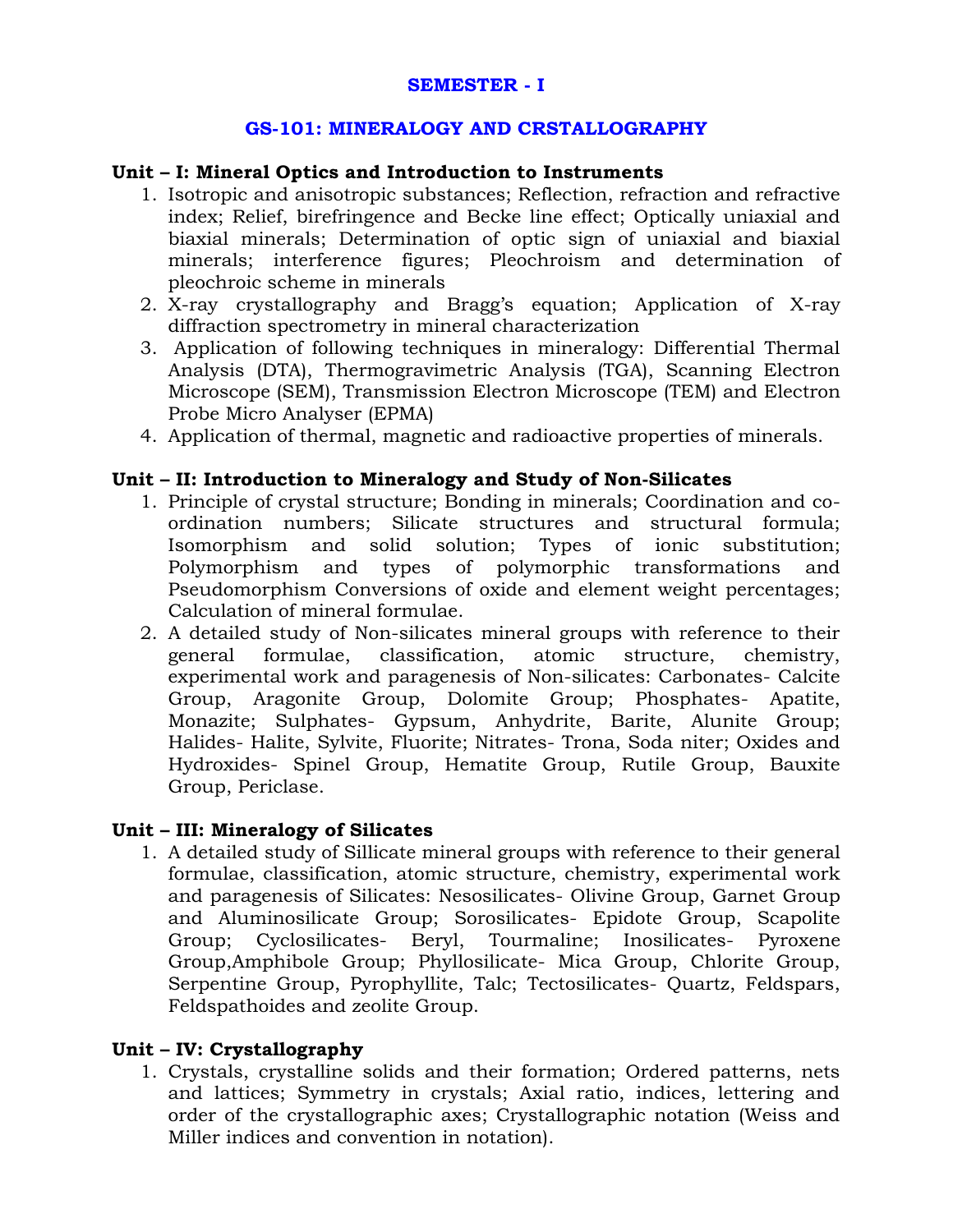2. Classification of crystals, introduction to 32 classes of symmetry; The crystal systems and symmetry types; Stereographic representation of crystal symmetry and their uses; Imperfection of crystals and crystal defects; Twinning- causes, effects and genetic types.

### **Unit – V: Gemology**

- 1. Physical properties, Optical properties and Chemical properties of inorganic gems like Diamond, corundum, beryl, chrysoberyl, garnet, spinel, topaz, tourmaline, ziroon, peridot, jadeite, nephrite, opal, quartz, chalcedony, orthoclase, moonstone, labradorite, lapis lazuli, apatite, cordierite, zoisite, malachite, bowenite, denburite, diopside, enstatite, serpentine, steatite, natural glasses (obsidian and moldavite).
- 2. Study of Organic gems like Pearl, corals etc., their formation, structure and identification.
- 3. Introduction to instruments used in the study of gems.

- ❖ Battey, M.H. (1981) Mineralogy for students 2nd Edn. Longmans.
- ❖ Berry, L.G. and Mason, B. and Dietrich, R.V. (1983) Mineralogy, 2nd Edn, Freeman.
- ❖ Bunn, C.W. (1961) Chemical Crystallography, Clarendon.
- ❖ Donald Bloss (1971) Crystallography and Crystal chemistry, Holt, Rinehart and Winston.
- ❖ Deer, W.A., Howie, R.A., and Zussman, J. (1992) An Introduction to the rock forming minerals, Longman.
- ❖ Hutchinson, C.S. (1974) Laboratory Handbook of Petrographic Techniques, John Wiley.
- ❖ Klein, C. and Hurlbut, Jr., C.S. (1993) Manual of Mineralogy, John Wiley.
- ❖ Kerr, P.F. (1977) Optical Mineralogy 4th Edn., McGraw-Hill.
- ❖ Phillips, Wm, R. and Griffen, D.T. (1986) Optical Mineralogy, CBS Edition.
- ❖ Putnis, Andrew (1992) Introduction to Mineral Sciences, Cambridge University Press.
- ❖ Santosh, M. (1988) Fluid Inclusions, Geological Society of India, Banglore.
- ❖ Spear, F.S. (1993) Mineralogical Phase Equilibria and Pressure -Temperature-Time Paths, Mineralogical Society of America Publication.
- ❖ Winchell, A.N. (1962) Elements of Optical Mineralogy, John Wiley.
- ❖ Slemmons, D.B. (1962).Determination of Volcanic and Plutonic Plagioclases using a three- or Four- Axis Universal Stage, Geological Society of America.
- ❖ Szymanski, A. (1988). Technical Mineralogy and Petrography, Elsevier.
- ❖ Hota, R.N. (2011) Practical Approach to Crystallography and Mineralogy, CBS Publisher and Distributors Pvt Ltd., New Delhi.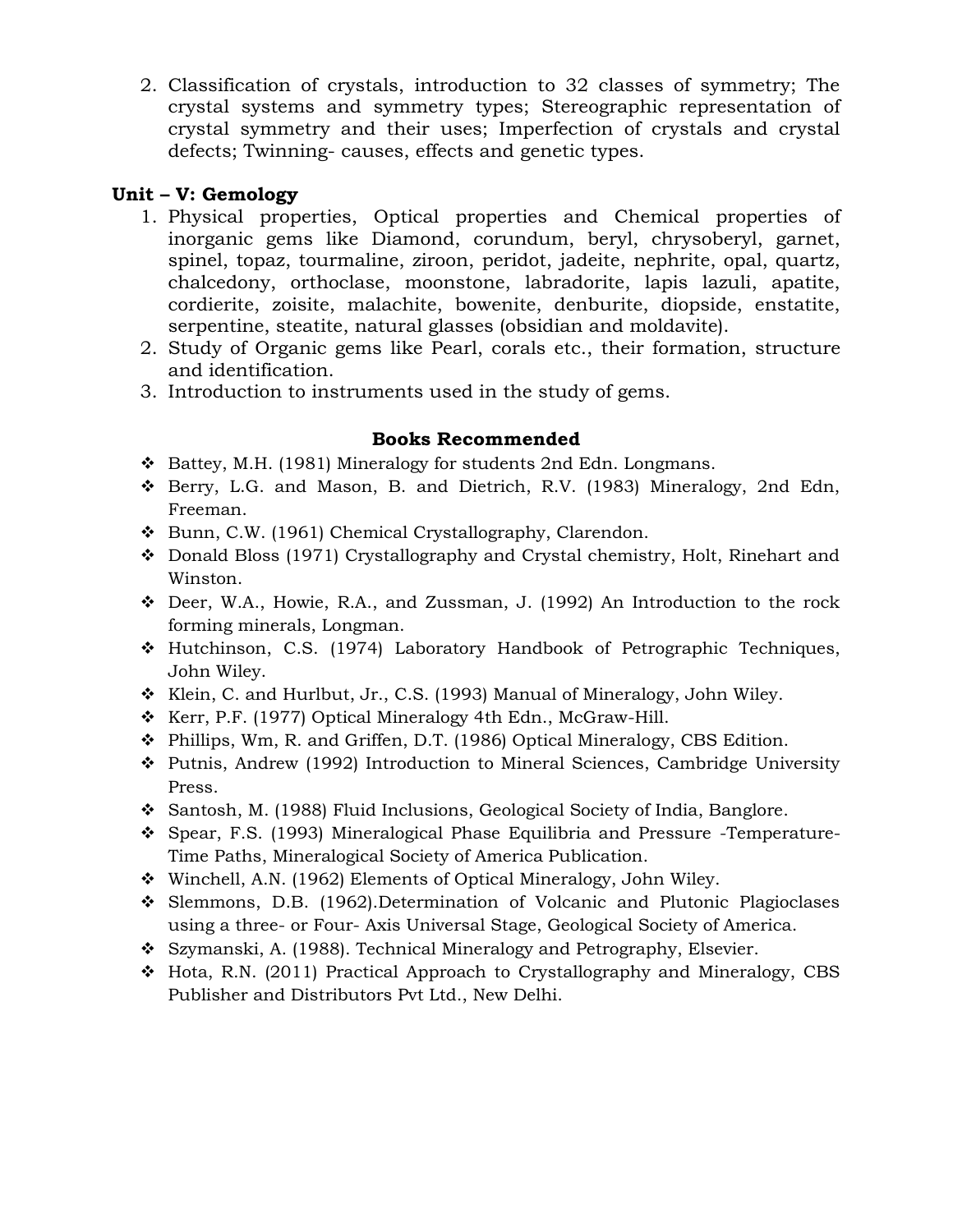### **GS-102: PRINCIPLES OF STRATIGRAPHY AND PALAEONTOLOGY**

### **Unit – I: History and development**

- 1. History and development of Stratigraphy
- 2. Stratigraphic procedures (Surface and Subsurface)
- 3. Concept of Litho-facies and Bio-facies

### **Unit – II: Stratigraphic Correlation**

- 1. Stratigraphic Correlation (Litho-, Bio- and Chrono-stratigraphic Correlation
- 2. Study of standard stratigraphic code (Lithostratigraphic, Biostratigraphic and Chronostratigraphic)
- 3. Concepts of Magnetostratigraphy, Chemostratigraphy, Event stratigraphy, and Sequence stratigraphy
- 4. Techniques in Palaeontology megafossils microfossils nannofossils ichnofossils - collection, reformation and illustration - binomial nomenclature

### **Unit – III: Invertebrate Paleontology**

- 1. Invertebrate Paleontology A brief study of morphology, classification, evolutionary trends and distribution of Molluscs i.e. Bivalves, Gastropods and Cephalopods.
- 2. study of morphology, classification, evolutionary trends and distribution of Trilobites, Graptolites, Echinoids, Corals and Brachiopods.

### **Unit – IV: Vertebrate Paleontology**

- 1. Vertebrate Paleontology Study of vertebrate life through Geologic time scale.
- 2. Study of reptiles, birds, fishes and mammals.

#### **Unit – V: Paleontological perspective**

- 1. Introduction to Micropaleontology, Types of Microfossils, Paleopalynology
- 2. Foraminifera and Ostracods
- 3. Plants of Gondwana Period.
- 4. Paleontological perspective : Use of paleontological data in
	- a) Stratigraphy b) Paleo-ecology c) Paleogeography

- ❖ Boardman, R.S., Cheethan, A.M. and Rowell, A.J. (1988) Fossil Invertebrates, Blackwell.
- ❖ Clarksons, E.N.K. (1998) Invertebrate Paleontology and Evolution, Allen and Unwin, London.
- ❖ Dobzhansky, Ayala, Stebbins and Valentine (1977) Evolution, Freeman.
- ❖ Horowitz, A.S. and Potter, E.D. (1971) Introductory Petrography of Fossils, Springer Verlag.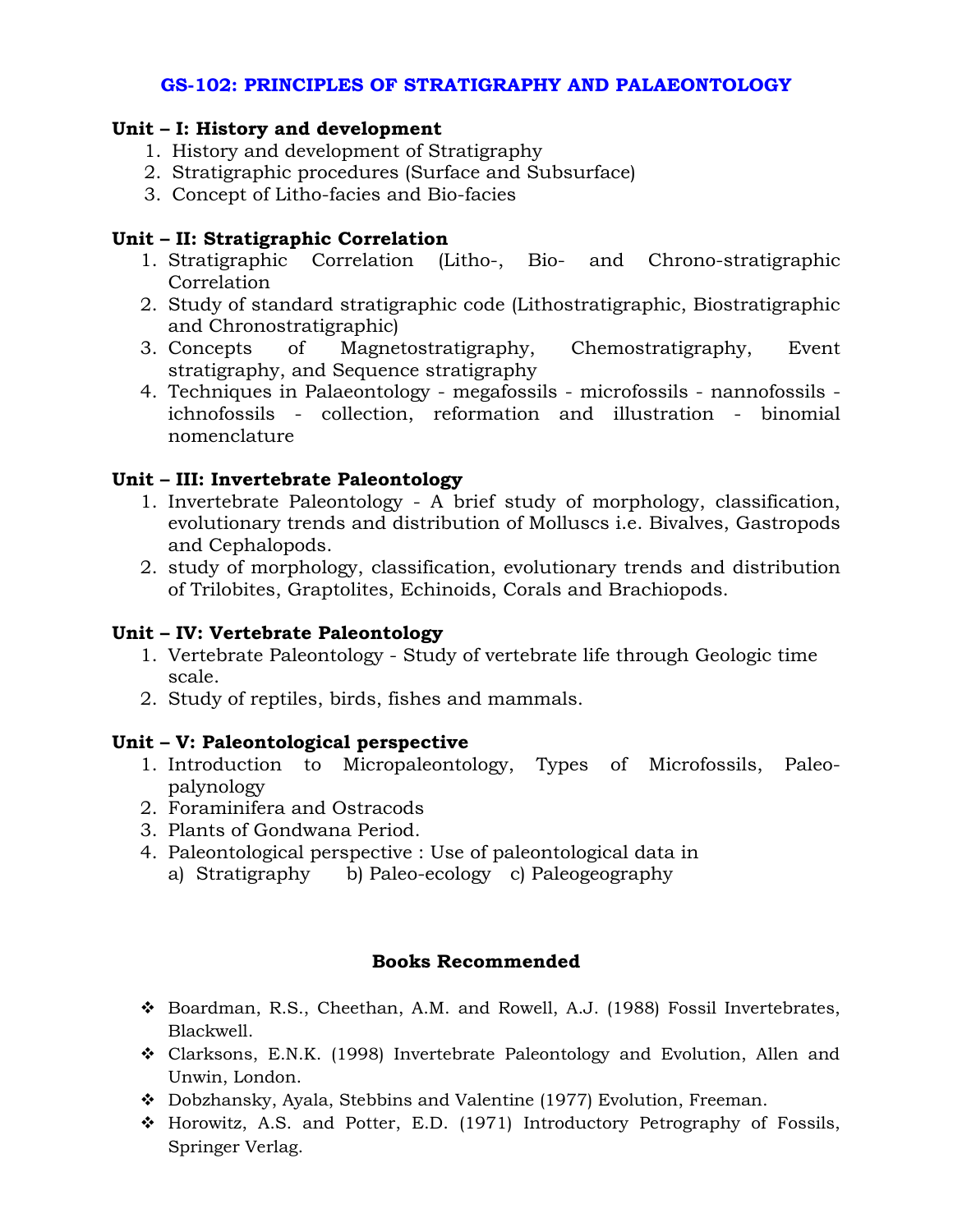- ❖ Mayr, E. (1971) Population, Species and Evolution, Harvard.
- ❖ Prothero, D.R. (2004) Bringing Fossil to Life An Introduction to Paleontology (2nd Ed.), McGraw Hill.
- ❖ Raup, D.M. and Stanley, S.M. (1985) Principles of Paleontology , CBS Publishers, New Delhi.
- ❖ Smith, A.B. (1994) Systematics and Fossil Record Documenting Evolutionary Patterns, Blackwell.
- ❖ Strean, C.W. and Carroll, R.L. (1989) Paleontology the record of life, John Wiley.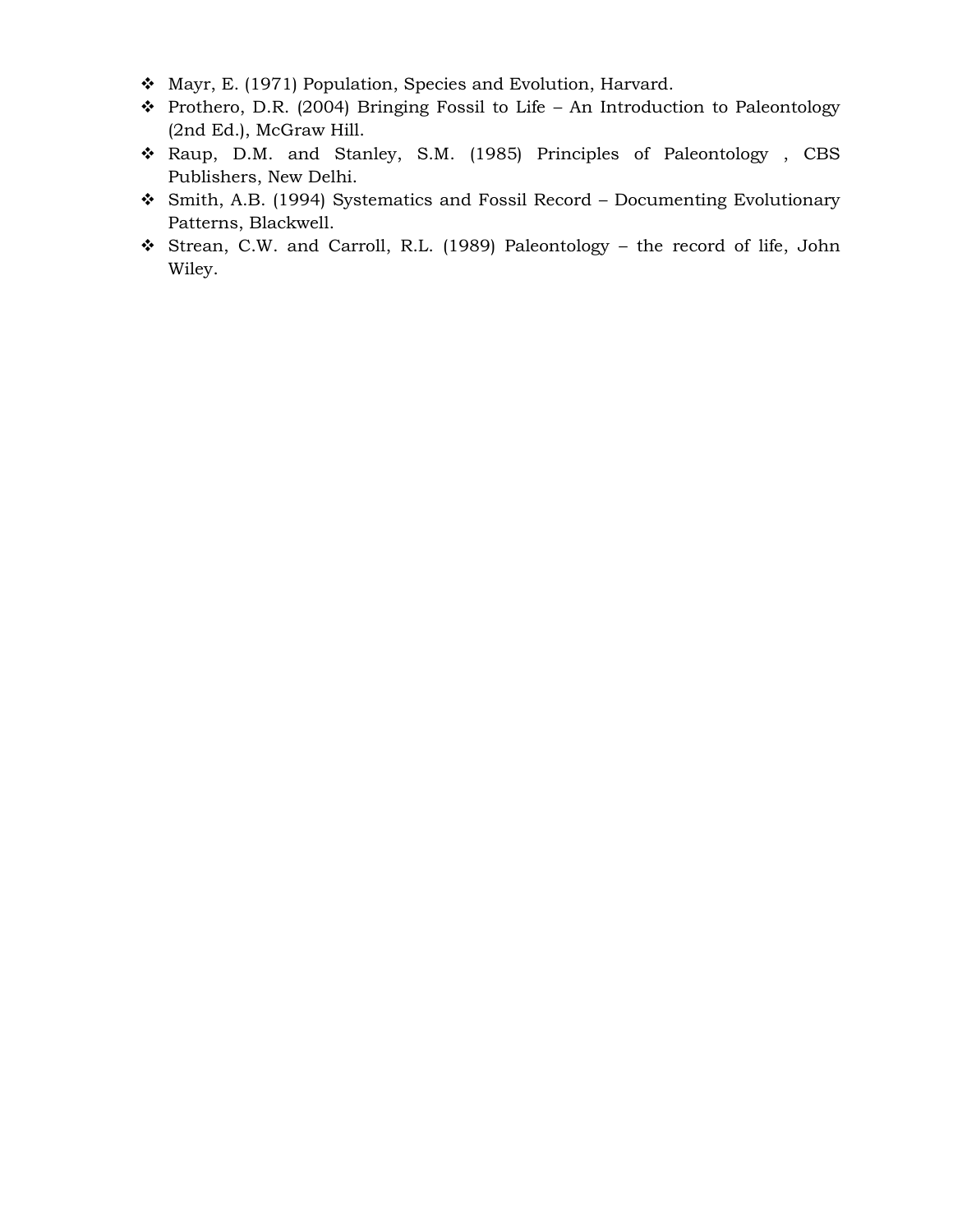### **GS-103: SEDIMENTOLOGY**

### **Unit – I: Field procedures**

- 1 Field procedures in Sedimentary Petrology
- 2 Geologic cycle
- 3 Sedimentary textures (Granulometric analysis, shape and roundness studies, surface textures)
- 4 Heavy mineral and Insoluble residue analysis

### **Unit – II: Petrography**

- 1 Petrography of rocks of clastic, chemical and biochemical origin (Conglomerates, Sandstone, Mudstone, Limestone and Dolomite)
- 2 Evaporite, Phosphorite, Chert, Iron and Manganese rich sediments
- 3 Volcanogenic sedimentary rocks

### **Unit – III: Clastic transport and fluid flow**

1. Clastic transport and fluid flow (fluid flow in theory and in nature, Reynold's Numbers, Froude Number, Sediment lift, transport, deposition, sedimentary gravity flow)

### **Unit – IV: Sedimentary structures**

- 1. Sedimentary structures (Physical structures, Biogenic sedimentary structures, Diagenetic structures).
- 2. Sedimentary Textures.

### **Unit – V: Sedimentation and Tectonics**

- 1. Concept of Sedimentary facies association models (Marine, Nonmarine, and Mixed Depositional Environment)
- 2. Sedimentation and Tectonics
- 3. Paleocurrents and Basin Analysis.

- ❖ Blatt, H., Middleton, G.V. and Murray, R.C. (1980) Origin of Sedimentary Rocks, Prentice-Hall Inc.
- ❖ Collins, J.D. and Thompson, D.B. (1982) Sedimentary Structures, George Allen and Unwin, London.
- ❖ Lindholm, R.C. (1987) A Practical Approach to Sedimentology, Allen and Unwin, London.
- ❖ Miall, A.D. (2000) Principles of Basin Analysis, Springer-Verlag.
- ❖ Pettijohn, F.J. (1975) Sedimentary Rocks (3rd Ed.), Harper and Row Publ., New Delhi.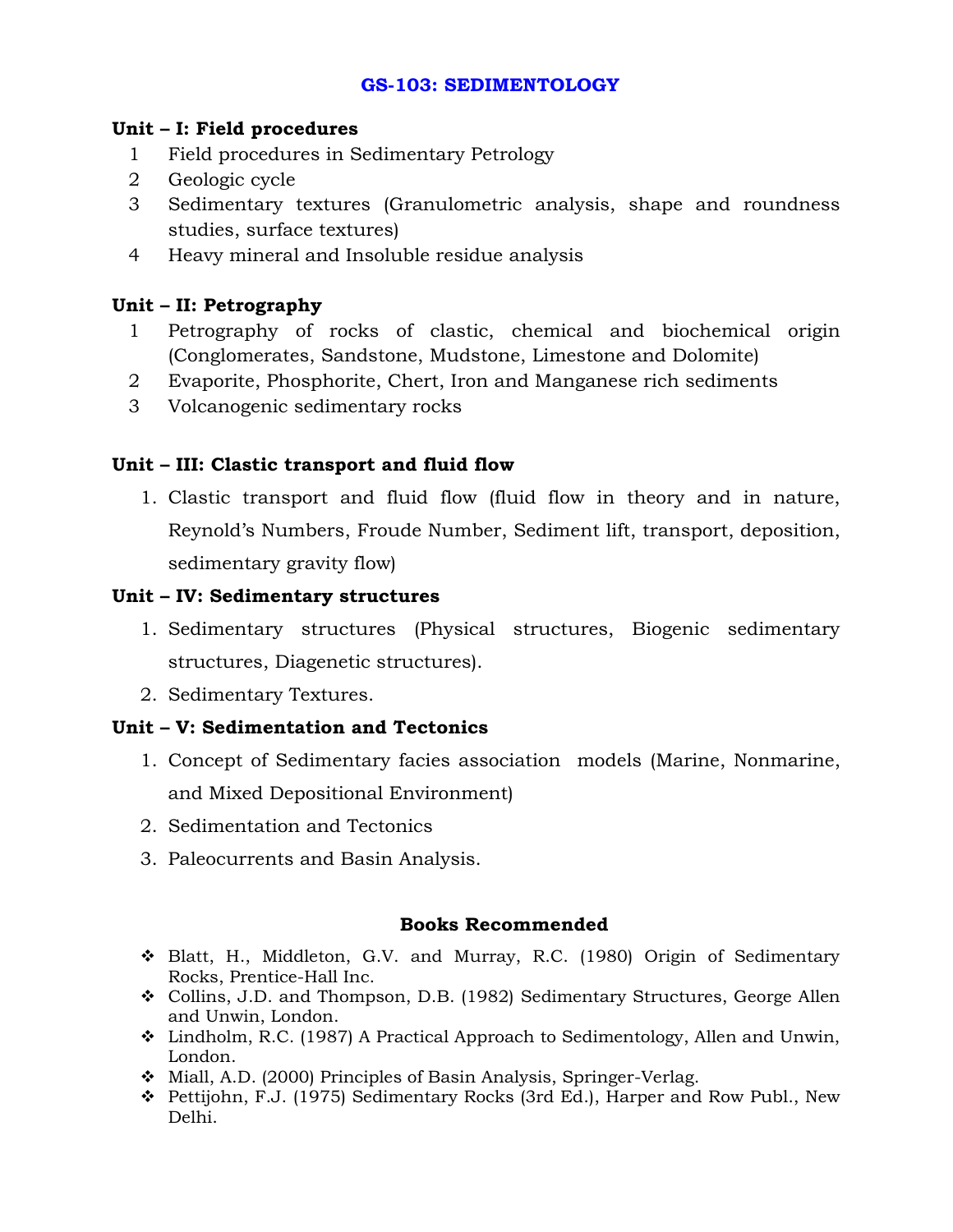- ❖ Reading, H.G. (1997) Sedimentary Environments and facies, Blackwell Scientific Publication.
- ❖ Reineck, H.E. and Singh, I.B. (1973) Depositional Sedimentary Environments, Springer-Verlag.
- ❖ Selley, R.C. (2000) Applied Sedimentology, Academic Press.
- ❖ Tucker, M.E. (1981) Sedimentary Petrology: An Introduction, Wiley and Sons, New York.
- ❖ Tucker, M.E. (1990) Carbonate Sedimentolgy, Blackwell Scientific Publication.
- ❖ Hota, R.N. (2011) Practical Approach to Petrology, CBS Publisher and Distributors Pvt Ltd., New Delhi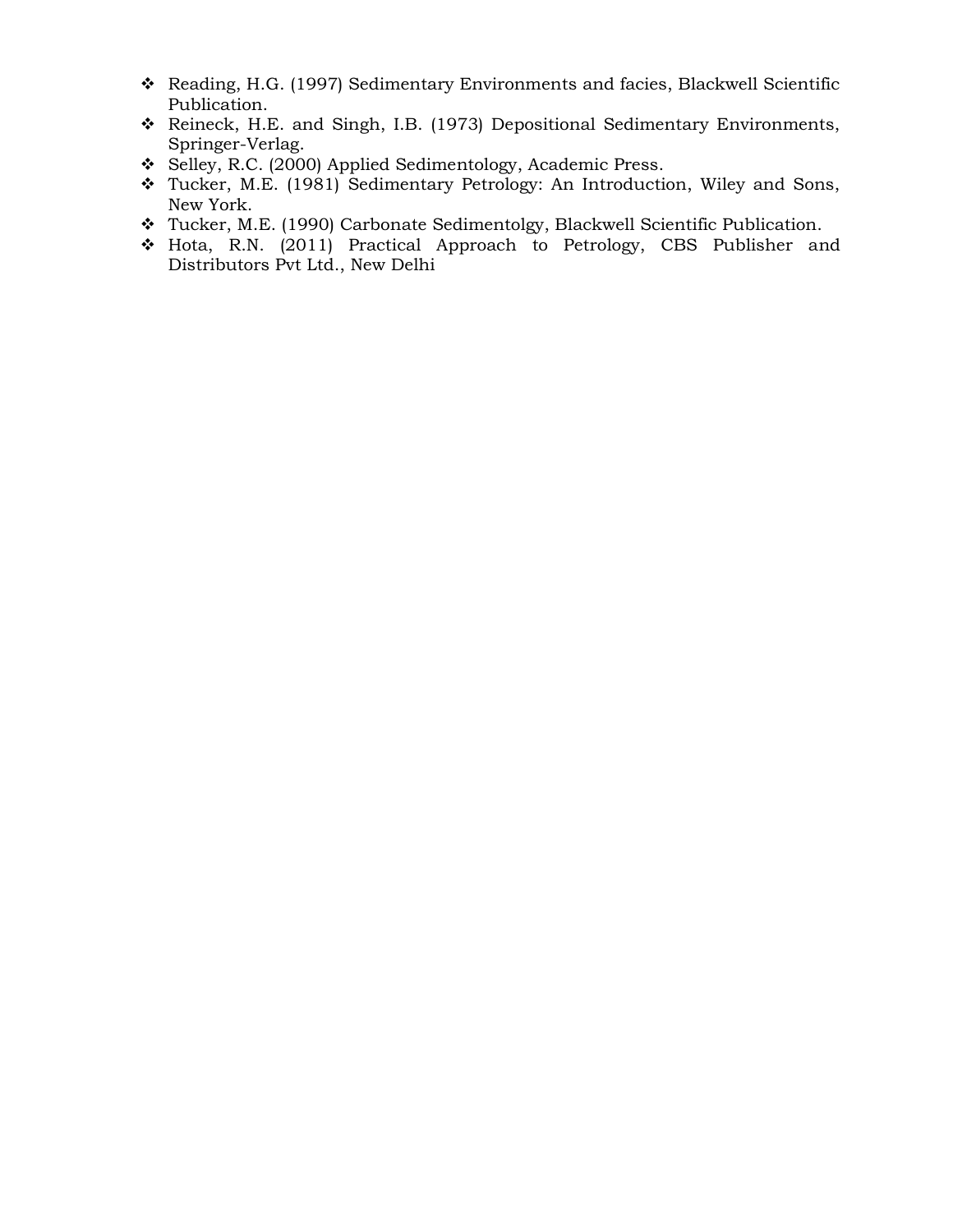### **GS-104: PRACTICALS ON MINERALOGY, CRYSTALLOGRAPHY AND PALEONTOLOGY**

- 1. Study of interference figures determination of optical sign of minerals, determination of 2V and 2E, determination of composition of plagioclase feldspars - determination of birefriengence of minerals - Scheme of pleochroism
- 2. Construction of Stereograms and Gnomonograms measurement of interfacial angle with contact goniometer - study of X-ray diffractograms
- 3. Study of rock forming minerals in thin sections
- 4. Study of rock forming minerals in hand specimens
- 5. Construction of rank charts for lithostratigraphy, biostratigraphy andchronostratigraphy
- 6. Construction of graphical logs from text descriptions
- 7. Exercises in correlation from given data or logs
- 8. Study of palaeontological technique related to megafossils.
- 9. Study of morphology of Bivalves, Gastropods Echinoids, Brachiopods
- 10. Separation, Processing, wet sieve analysis, preparation of slides of microfossils.
- 11. Morphology and morphological descriptions of planktonic and benthonic foraminifera, ostracodes.

### **GS-105: PRACTICALS ON SEDIMENTOLOGY**

- 1. Size Analysis (Procedures, Cumulative curve, Histogram, Visher's curve and Statistical calculation)
- 2. Shape analysis (Calculation and Classification)
- 3. Heavy mineral analysis (Procedure and identification)
- 4. Insoluble residue analysis (Procedure and identification)
- 5. Megascopic and studies of conglomerate and breccia
- 6. Megascopic and microscopic study of sandstone
- 7. Megascopic and microscopic study of limestone
- 8. Sedimentary structure (identification and classification)
- 9. Paleocurrent and basin analysis calculation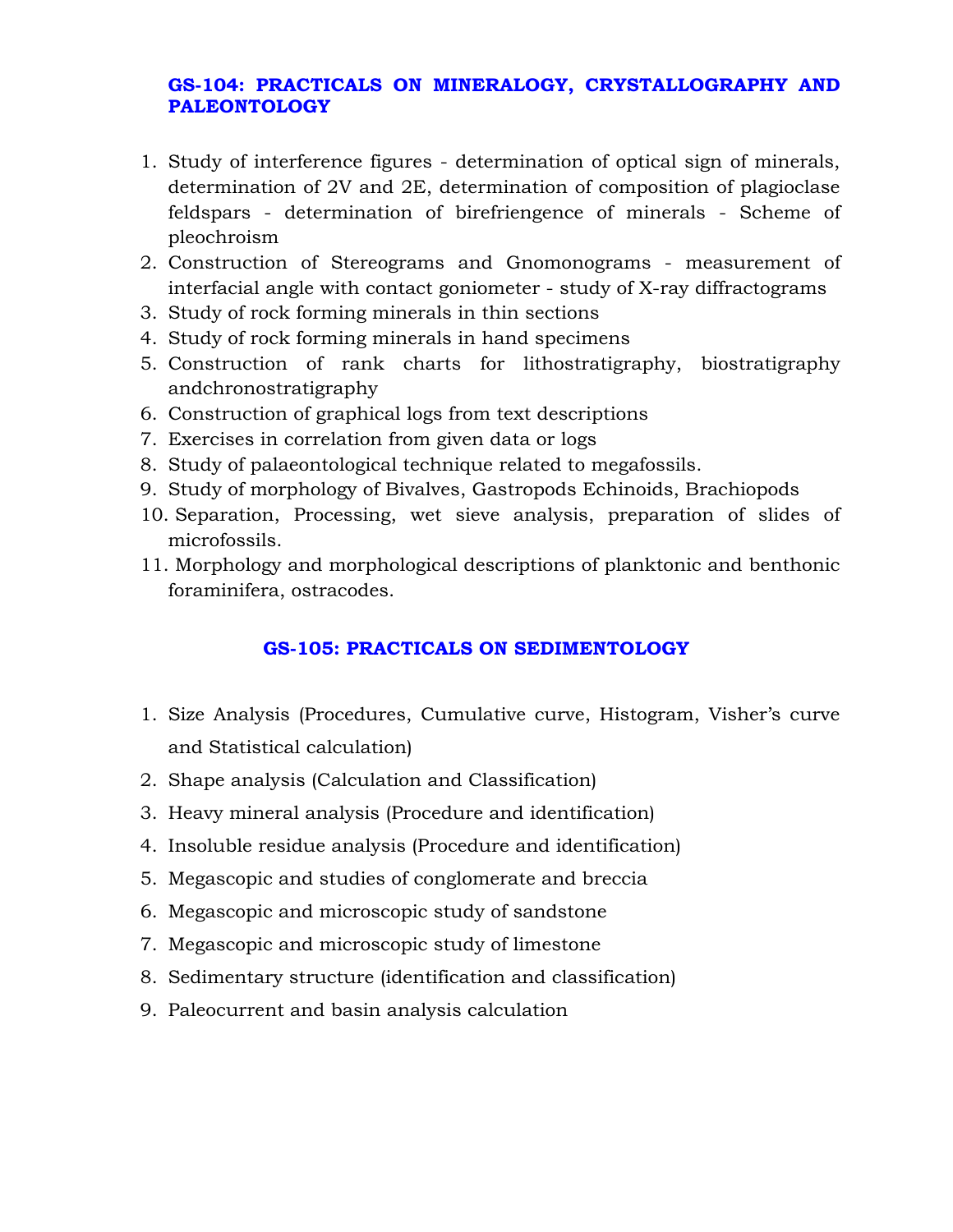#### **SEMESTER – II**

#### **GS-201: IGNEOUS PETROLOGY AND METAMORPHIC PETROLOGY**

#### **Unit – I: Igneous Petrology**

- 1. Magma- its nature and composition. Factors controlling evolution of magma
- 2. Classification of Igneous rocks historic perspective and the IUGS systematic
- 3. Introduction to mantle petrology mantle metasomatism and mantle heterogeneities;
- 4. Magmatism in relation to plate tectonics
- 5. Chemical characteristics of igneous rocks in the following tectonic setting: Mid Oceanic Ridge, Island Arcs, Oceanic plateaus, Continental Margins, Continental Rifts and Continental intraplates; Plume magmatism and hot spots; Large igneous provinces, mafic dyke swarms and layered complexes.
- 6. Equipments used in petrological study: Scanning electron microscope (SEM), electron Probe Microanalysis (EPMA), Atomic Absorption Spectrophotometry, Inductively Coupled Plasma Mass Spectrometry (ICPMS) and infrared spectrometers.

#### **Unit – II: Igneous Petrology**

- 1. Mantle melting: Partial melting (batch and fractional melting); Crystal fractionation (equilibrium and fractional (Rayleigh) crystallization); Contamination (AFC process) and dynamic melting.
- 2. Crystallisation of magma, fractional crystallization and differentiation, liquid immiscibility and assimilation. Influence of volatiles and role of oxygen fugacity in magmatic crystallizations.
- 3. Phase equilibrium studies binary systems, ternary systems and their relations to magma genesis and crystallization in the light of modern experimental works.

#### **Unit – III: Igneous Petrology**

- 1. Textures and structures of igneous rocks; Petrography and Interpretation of igneous textures in terms of rate of nucleation and crystal growth.
- 2. Major, Trace and Rare Earth Element systematics in igneous rocks
- 3. Silica/alumina saturation, variation diagrams (Harker, AFM and TAS diagrams) their applications and limitations; Mg Number, Alteration Index, Saturation Index and other geochemical parameters.
- 4. Fractional crystallization, liquid lines of descent and lever rule.
- 5. Indian Igneous Rocks and their genesis

#### **Unit – IV: Metamorphic Petrology**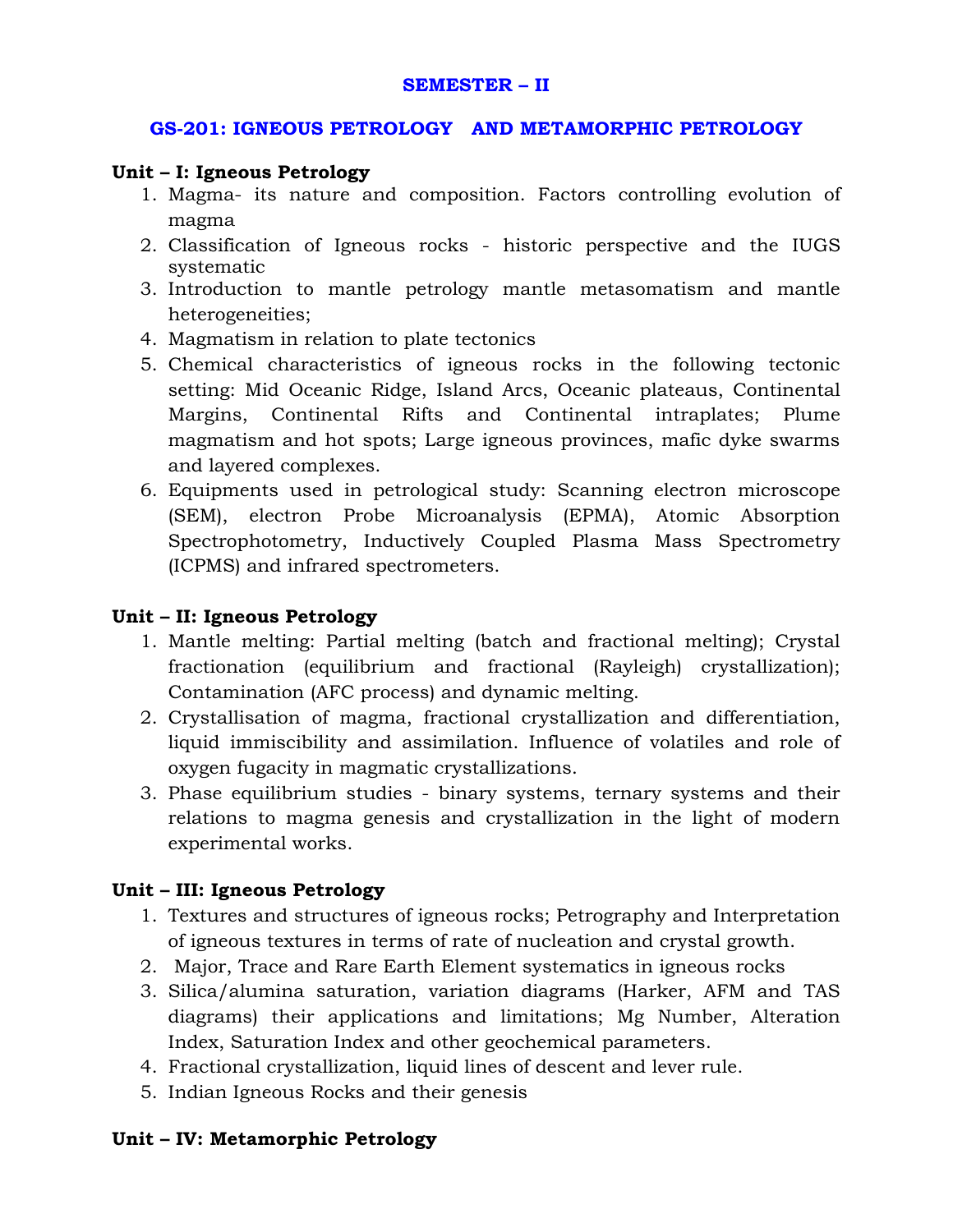- 1. Types of metamorphism and their controlling factors
- 2. Grades of Metamorphism
- 3. Common minerals of metamorphic rocks
- 4. Metamorphic Texture and Structures
- 5. Prograde and retrograde metamorphism, Metasomatism
- 6. Metamorphic facies

### **Unit – V: Metamorphic Petrology**

- 1. Phase diagrams and graphic representation of mineral assemblages
- 2. Metamorphic reactions, elemental exchange and P-T conditions of isograds.
- 3. Plate tectonics and metamorphic processes.
- 4. Paired metamorphic belts, Archaean and Proterozoic terrains.
- 5. Pressure-temperature time paths in regional metamorphic rocks, Polymetamorphism

- ❖ Best, M. G. (2003) Igneous and Metamorphic Petrology, 2nd Edn., Blackwell.
- ❖ Bose, M.K. (1997) Igneous Petrology, World Press, Kolkata.
- ❖ Cox, K. G., Bell, J. D. and Pankhurst, R. J. (1979) The Interpretation of Igneous Rocks, Unwin Hyman.
- ❖ Faure, G. (2001) Origin of Igneous Rocks, Springer.
- ❖ Hall, A. (1996) Igneous Petrology, 2nd Edn., Longman.
- ❖ LeMaitre R.W. (2002) Igneous Rocks: A Classification and Glossary of Terms, Cambridge Uni. Press.
- ❖ McBirney, A.R. (2006) Igneous Petrology, 3rd Edn., Jones and Bartlett.
- ❖ Middlemost, E.A.K. (1985) Magmas and Magmatic Rocks, Longman.
- ❖ Parfitt, E. and Wilson, L. (2008) Fundamentals of Physical Volcanology, Wiley-Blackwell.
- ❖ Phillpotts, A.R. (1994) Principles of Igneous and Metamorphic Petrology, Prentice Hall of India.
- ❖ Sood, M.K. (1982) Modern Igneous Petrology, Wiley-Interscience Publ., New York.
- ❖ Srivastava, R.K. and Chandra, R. (1995) Magmatism in Relation to Diverse Tectonic Settings, A.A. Balkema, Rotterdam.
- ❖ Wilson, M. (1993) Igneous Petrogenesis, Chapman and Hall, London.
- ❖ Winter, J.D. (2001) Introduction to Igneous and Metamorphic Petrology, Prentice-Hall.
- ❖ Bell, Keith (Ed.) (1989) Carbonatites: Genesis and Evolution, Unwin Hyman, London.
- $\div$  Bell, K., Kjarsgaard, B.A. and Simonetti, A. (1998) Carbonatites Into the twenty-first Century, Journal of Petrology, Spl. Vol.39 (11 and 12).
- ❖ Carmichael, J., Turner and Verhoogen (1974) Igneous Petrology, McGraw Hill.
- ❖ Fitton, J.G. Upton, B.J.G. (Eds) (1987) Alkaline Igneous Rocks, Geological Society, London.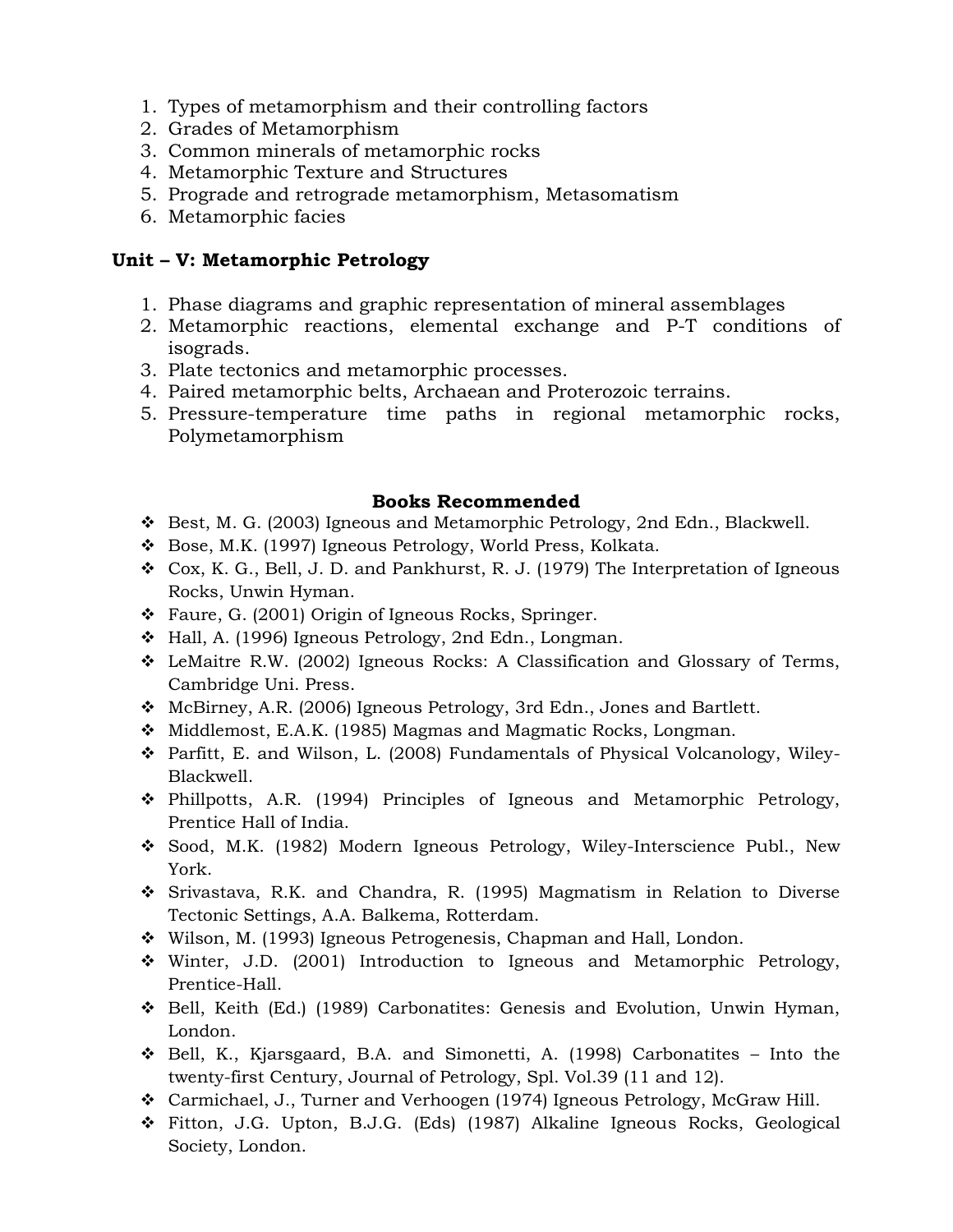- ❖ LeBas, M.J. (1977) Carbonatite-nephelinite Volcanis, Wiley.
- ❖ Rock, N.M.S., (1991) Lamprophyres, Blackie, Glasgow.
- ❖ Perchuk, L.L. and Kushiro, I. (Eds.) (1991) Physical Chemistry of Magmas, Springer Verlag.
- ❖ Gupta, Alok (1998) Igneous Rocks, Allied Publishers Limited.
- ❖ Allegre, C.J. and Hart, S.R. (1979) Trace elements in Igneous Petrology, Elsevier.
- ❖ Hughes, C.J. (1982) Igneous Petrology, Elsevier.
- ❖ Hota, R.N. (2011) Practical Approach to Petrology, CBS Publisher and Distributors Pvt Ltd., New Delhi.
- ❖ Harker, Alfred (1964) Metamorphism, Methuen, London.
- ❖ Turner, F.J. (1980) Metamorphic Petrology, McGraw Hill, New York.
- ❖ Yardlley, B.W.D. (1989) An introduction to Metamorphic Petrology, Longman Scientific and Technical, New York.
- ❖ Philopotts, A.R. (1994) Principles of Igneous and Metamorphic Petrology, Prentice Hall.
- ❖ Bhaskar Rao, B. ( 1986) Metamorphic Petrology, IBH and Oxford.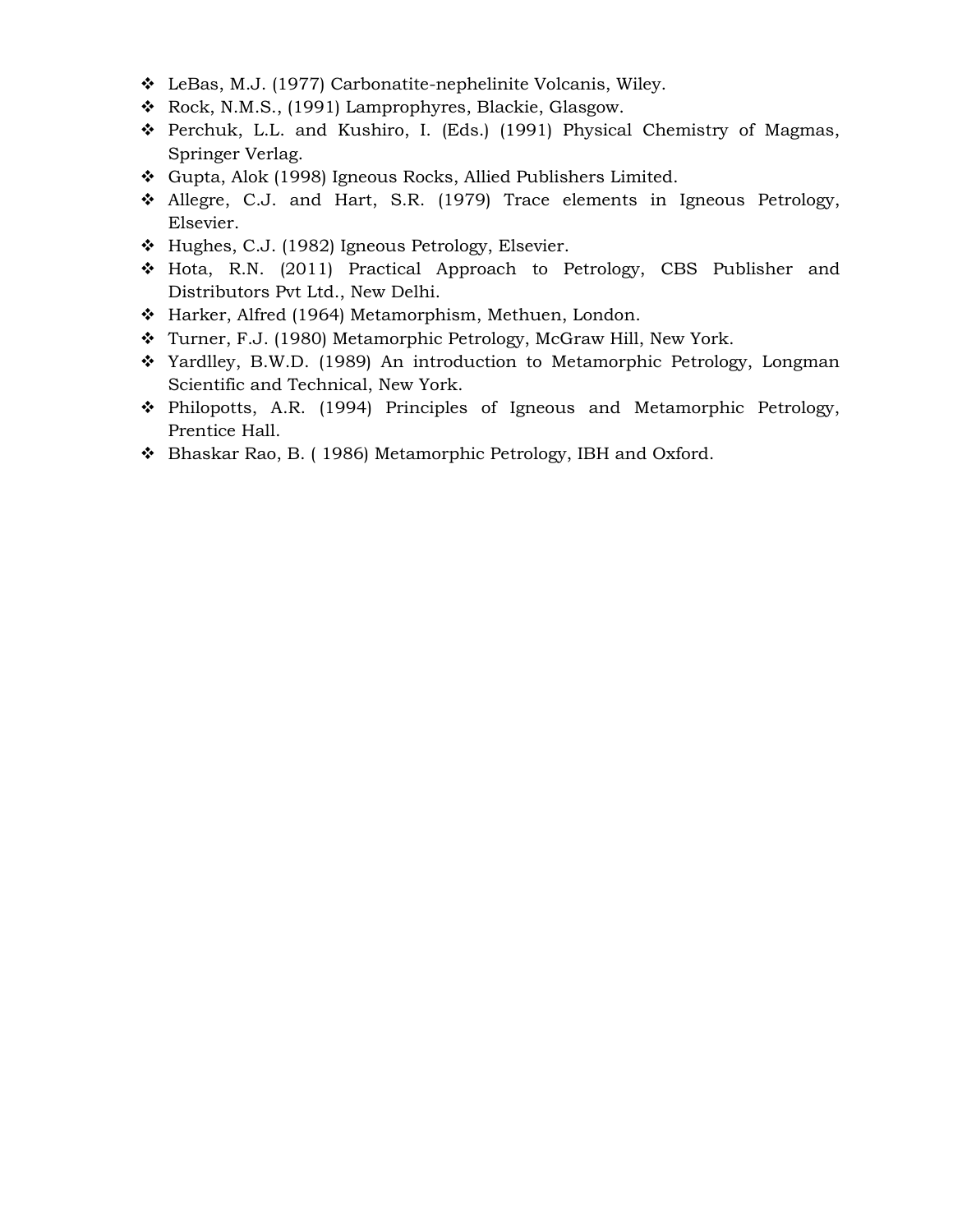### **GS-202: PHYSICS AND CHEMISTRY OF THE EARTH**

### **Unit – I: Universe and Planetary System**

- 1. Origin and components of solar system
- 2. Meteorites and their classification
- 3. Earth in relation to the solar system and universe
- 4. Cosmic Abundances of elements
- 5. Composition of the planets and meteorites

### **Unit – II: Physics of the Earth**

- 1. Seismic waves and their velocities
- 2. Internal structure of the earth,
- 3. Density distribution, shape and mass of the earth. density Vs depth profile.
- 4. Gravity and gravitational mechanics, gravity anomalies and their interpretation
- 5. The earth as Magnet, Earth's magnetic field, changes in magnetic field, origin of geomagnetic field, palaeomagnetism.

### **Unit – III: Introduction to Geochemistry**

- 1. Introduction to Geochemistry its scope, Geochemical Classification of the elements
- 2. Geochemical Cycle, path finder Elements, threshold values and Mode of Occurrence.
- 3. Geochemical classification and distribution of elements in the earth
- 4. Structure and atomic properties of elements
- 5. The Periodic table
- 6. Laws of Thermodynamics and phase diagrams
- 7. Geochemistry of hydrosphere, biosphere and atmosphere
- 8. Elementary crystal chemistry and thermodynamics
- 9. Structure Composition and evolution of the earth and distribution of elements.

#### **Unit – IV: Geochronology and age of the Earth**

- 1. Law of Radioactivity,
- 2. Principles of isotopic dating, Decay schemes and Derivation of equation of age.
- 3. Introduction to isotope geochemistry
- 4. Rb/Sr, U-Th-Pb methods of dating the rocks.
- 5. Age of the Earth.
- 6. Trace elements

### **Unit – V: Geochemical Methods**

- 1. Geochemical methods Geochemical Anomalies Dispersion patterns Geobotonical indicators of minerals – surface and subsurface methods of sampling.
- 2. Geological Principles of ore search Introduction to Assaying and valuation of mineral deposits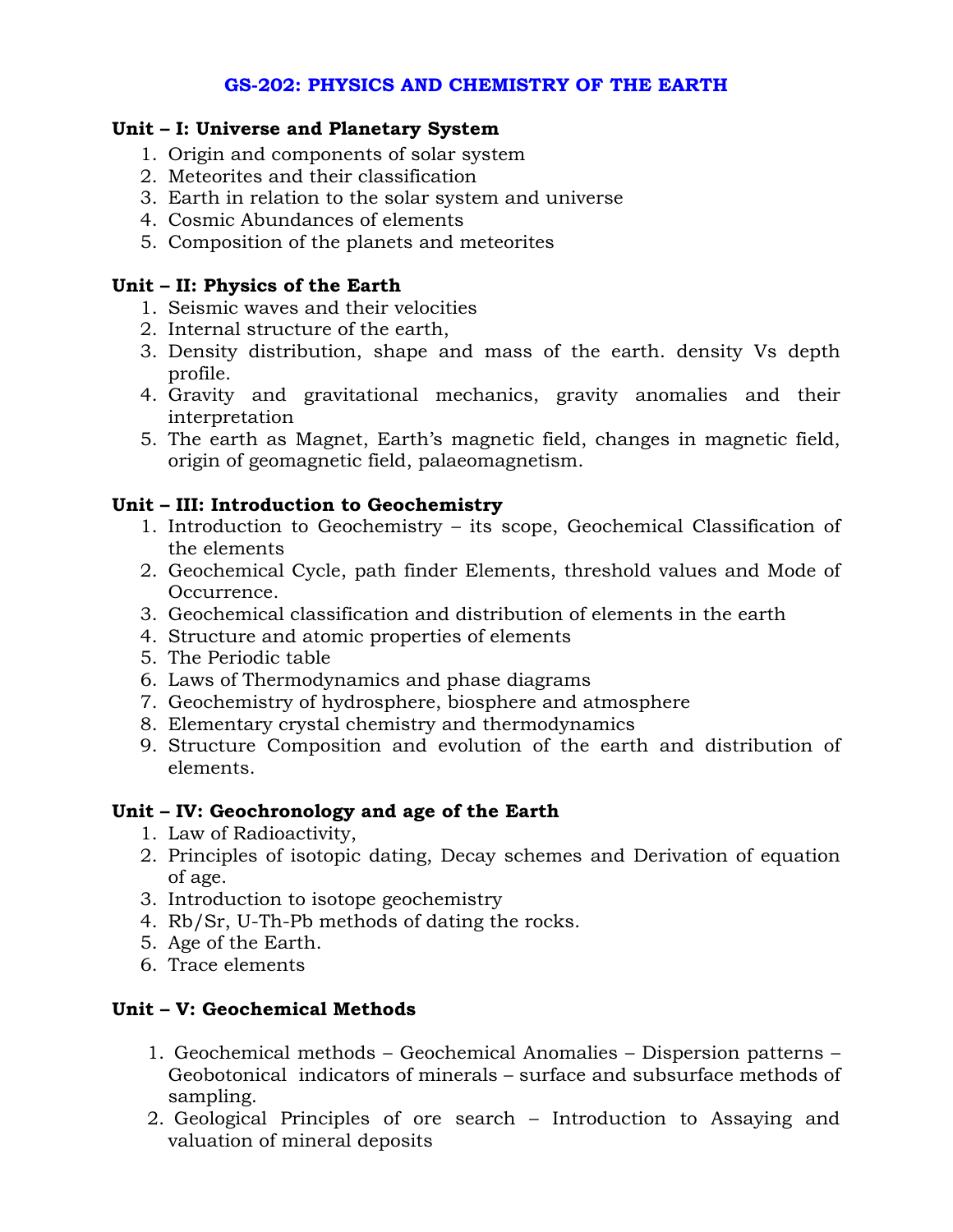- ❖ Telford, W.M., Geldart, L.P., Sherrif, R.E. and Keys, D.A. (1976) Applied Geophysics, Cambridge Univ. Press.
- ❖ Howel, B.F. (1959) Introduction to Geophysical Prospecting, McGraw Hill.
- ❖ Lowrie, W. (1997) Fundamentals of Geophysics, Cambridge University Press.
- ❖ Mussett, A.E. and Khan, M.A. (2000) Looking into the Earth: An Introduction to Geological Geophysics, Cambridge University Press.
- ❖ Sharma, P.V. (1986) Geophysical Methods in Geology, Elsevier.
- ❖ Allegre, C.J. and Michard, G. (1974) Introduction to Geochemistry, Reidel, Holland.
- ❖ Anderson, G.M. (2005) Thermodynamics of Natural Systems, Cambridge University Press.
- ❖ Winter, J.D. (2001) Introduction to Igneous and Metamorphic Petrology. Prentice-Hall.
- ❖ Bloss, F.D. (1971) Crystallography and Crystal Chemistry, Holt, Rinehart, and Winston, New York.
- ❖ Drever, J.I. (1997) The Geochemistry of Natural Waters, 3rd Edn., Prentice Hall.
- ❖ Evans, R.C. (1964) Introduction to Crystal Chemistry, Cambridge Univ. Press.
- ❖ Faure, G. (1998) Principles and applications of geochemistry, 2nd Edn., Prentice Hall, New Jersy, 593p.
- ❖ Faure, G. (1986) Principles of Isotope Geology, 2nd Edn., John Wiley.
- ❖ Hoefs, J. (1980) Stable Isotope Geochemistry, Springer-Verlag.
- ❖ Klein, C. and Hurlbut, C.S. (1993) Manual of Mineralogy, John Wiley and Sons, New York.
- ❖ Krauskopf, K.B. (1967) Introduction to Geochemistry, McGraw Hill.
- ❖ Mason, B. and Moore, C.B. (1991) Introduction to Geochemistry, Wiley Eastern.
- ❖ Rollinson, H.R. (1993) Using geochemical data: Evaluation, Presentation, Interpretation, Longman U.K.
- ❖ Wood, B.J. and Fraser, D.G. (1977) Elementary Thermodynamics for Geologists, Oxford University Press, London.
- ❖ Rastogy, R.P. and Mishra, R.R. (1993) An Introduction to Chemical Thermodynamics, Vikash Pub. House.
- ❖ Anderson, G.M. and Crerar, D.A. (1993) Thermodynamics in Geochemistry- the equilibrium model, Oxford University Press, New York.
- ❖ Fletcher, P. (1993) Chemical thermodynamics for earth sciences. Longman Scientific and Technical, London.
- ❖ Glasstone, S. (1947) Thermodynamics for Chemists, East and West Pub.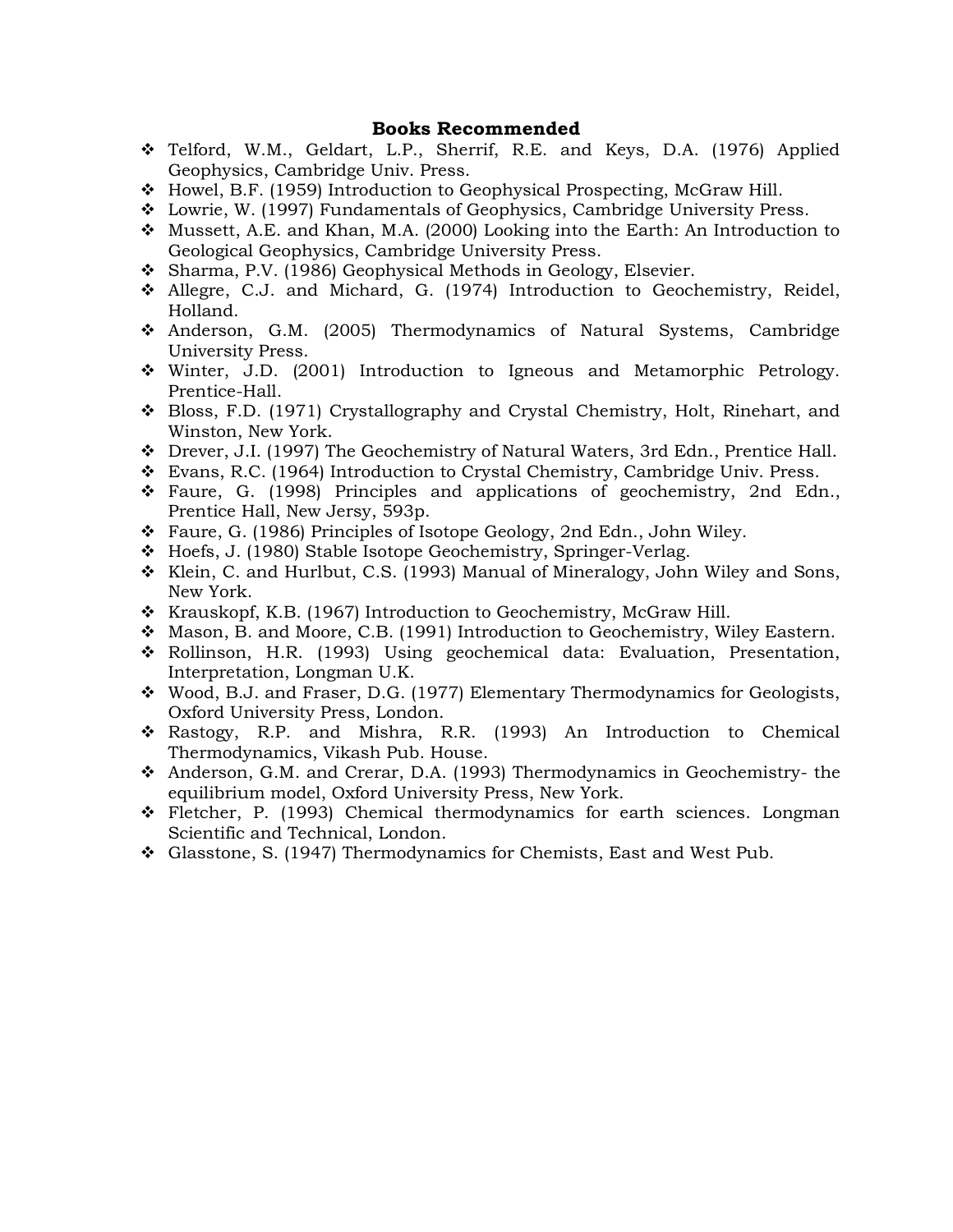### **GS-203: GEOMORPHOLOGY, STRUCTURAL GEOLOGY AND TECTONICS**

### **Unit – I: Introduction to Geomorphology**

- 1. Introduction to Geomorphology : History, basic concepts type and tools
- 2. Landforms : Role of lithology, climate and tectonics
- 3. Denudational processes weathering, erosion, transportation, weathering products and soils - profiles, types, duricrusts
- 4. Hillslopes : Their characteristics and development, fluvial processes on hill slopes
- 5. River and Drainage basin : Drainage patterns, network characteristics, Valleys and their development. Process of river erosion, transportation and deposition

### **Unit – II: Geomorphic Landforms and Applied Geomorphology**

- 1. Landforms produced by geomorphic agents
	- a) Fluvial b) Coastal c) Aeolian, d) Glacial, e) Karst, and Desert landforms
- 2. Applied Geomorphology : Application of geomorphology in geohydrology, mineral prospecting, engineering geology, watershed management, urban planning and environmental studies
- 3. Geomorphology of India : Geomorphological features and zones
- 4. Geomorphic mapping
- 5. Slope analysis and drainage basin analysis
- 6. Physiographic zones of Maharashtra
- 7. Topographical maps

### **Unit – III: Introduction to Structural Geology**

- 1. Principles of geological mapping and map reading
- 2. projection diagrams
- 3. Mechanical principles of rock deformation,
- 4. Behaviour of rock material under stress, strain analysis
- 5. Classification and genesis of folds, faults, lineations, foliations, joints and fractures

### **Unit – IV: Structural Analysis**

- 1. Scope of structural analysis , concept of Tectonite fabric and Tectonite Symmetry
- 2. Structural analysis on microscopic, mesoscopic and macrosopic scales
- 3. Introduction to petrofabrics
- 4. Structural behavior of igneous rocks, diapers and salt domes diapers and salt domes

### **Unit – V: Tectonics**

- 1. Structure and physical characters of continental and oceanic crust
- 2. seismic belts of the earth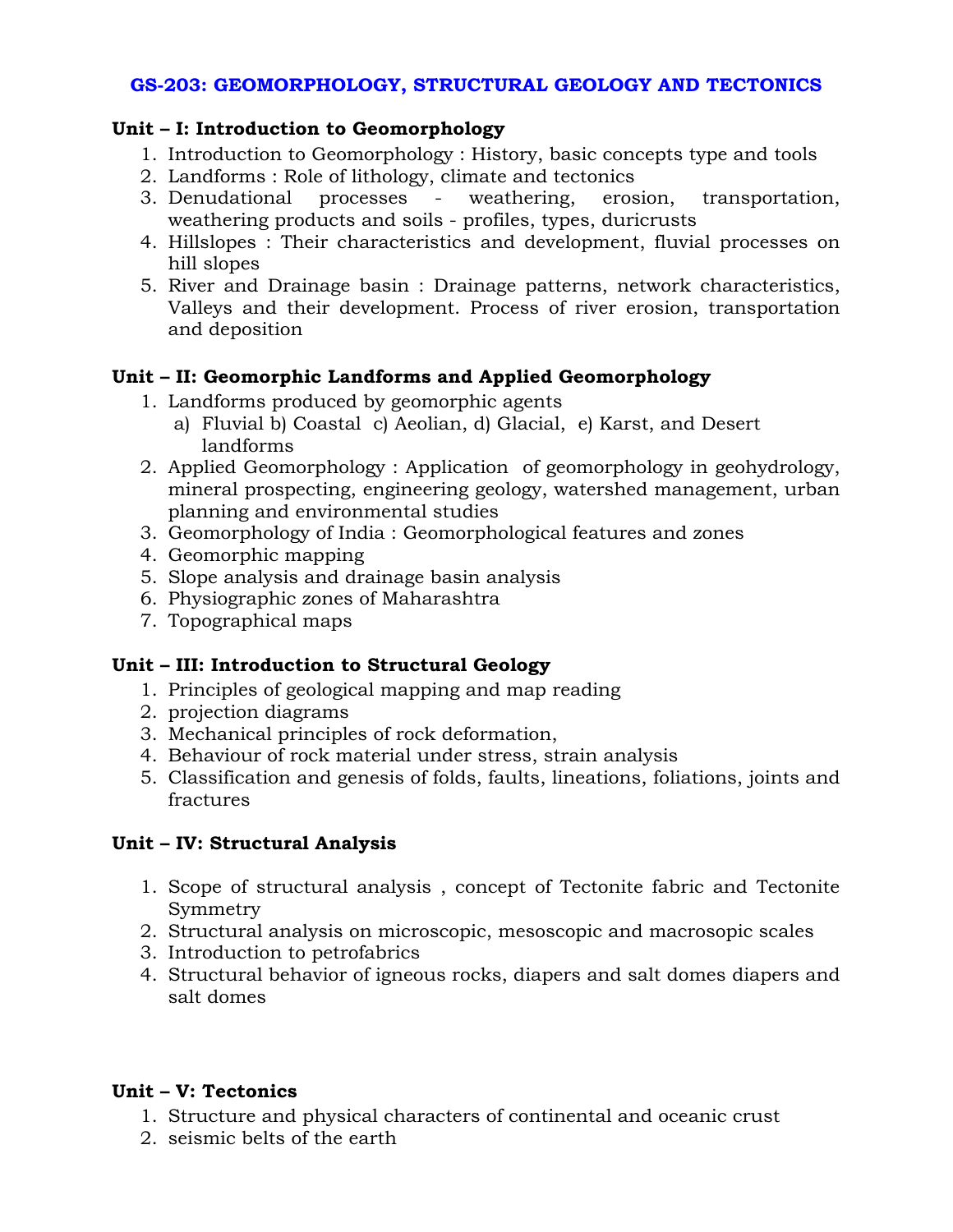- 3. Continental drift geological and geophysical evidence, mechanics, objections, present status
- 4. Sea floor spreading and Plate Tectonics, Structure and Tectonics of divergent margins, transform faults, convergent margins
- 5. Geodynamics of the Indian Plate and Tectonic framework of India
- 6. Heterogeneity of the earth's crust
- 7. seismicity and Plate movements
- 8. Neotectonics Features and evidences-characterastic landforms, Methods of analysis
- 9. Orogeny and epeirogency
- 10. Isostasy
- 11. Gravity and magnetic anomalies at Mid-ocean ridges, deep sea trenches, continental shield areas and mountain chains, , Island arcs, Oceanic islands and volcanic arcs,

- ❖ Ghosh, S.K. (1993) Structural Geology: Fundamental and Modern Developments, Pergamon Press.
- ❖ Hobbs, B.E., Means, W.D. and Williams, P.F. (1976) An outline of Structural Geology, John Wiley and Sons, New York.
- ❖ Ramsay, J.G. (1967) Folding and fracturing of rocks, McGraw Hill.
- ❖ Ramsay, J.G. and Huber, M.I. (1983) Techniques of Modern Structural Geology, Vol. I, Strain Analysis, Academic Press.
- ❖ Ramsay, J.G. and Huber, M.I. (1987) Techniques of Modern Structural Geology, Vol. II, Folds and Fractures, Academic Press.
- ❖ Ramsay, J.G. and Huber, M.I. (2000) Techniques of Modern Structural Geology, Vol. III (Application of continuum mechanics), Academic Press.
- ❖ Turner, F.J. and Weiss, L.E. (1963) Structural analysis of Metamorphic Tectonites, McGraw Hill.
- ❖ Marshak, S. and Mitra, G. (1988) Basic methods of Structural Geology, Prentice-Hall, New Jersey.
- ❖ Condie, K.C. (1989) Plate Tectonics and Crustal Evolution, 3rd Ed., Pergamon, Oxford Press.
- ❖ Kearey Phillips and Vine, F.J. (1996) Global Tectonics, Blackwell Science, Oxford.
- ❖ Windley, B.F. (1977) The Evolving Continents, John Wiley and Sons, New York.
- ❖ Moores, E and Twiss, R.J. (1995) Tectonics. Freeman.
- ❖ Keary, P., Klepeis, K.A. and Vine, F.J. (2012) Global Tectonics. Third Edition (Reprint), Wiley-Blackwell, Wiley India Pvt. Ltd.
- ❖ Storetvedt, K.N. (1997) Our Evolving Planet: Earths History in New Perspective. Bergen (Norway), Alma Mater Fortag.
- ❖ Patwardhan, A.M. (1999) The Dynamic Earth System, Prentice-Hall, New Delhi
- ❖ Gass, I.G. (1982) Understanding the Earth, Artemis Press (Pvt) Ltd. U.K.
- ❖ Moores, Eldridge M. and Twiss, Robert J. (1995) Tectonics, Freeman and Company.
- ❖ Valdiya, K.S. (1984) Aspects of Tectonics -Focus on south central Asia, Tata McGraw- Hill.
- ❖ Sharma, H.S. (1990) Indian Geomorphology, Concept Publishing Company, New Delhi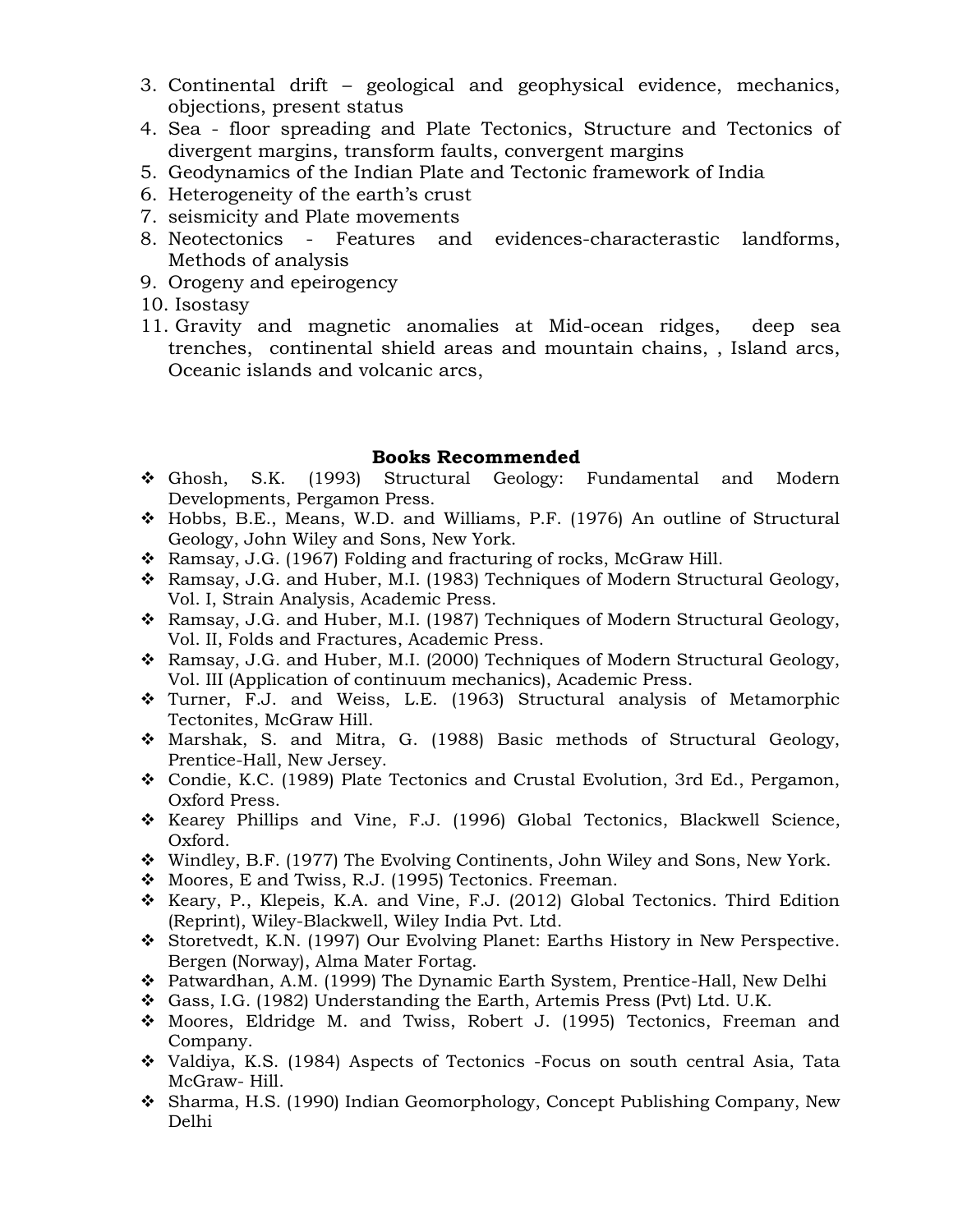- ❖ Thornbury, W.D. (1980) Principles of Geomorphology, Wiley Easton Ltd., New York
- ❖ Kale and Gupta, Introduction to Geomorphology.
- ❖ Rice, Fundamentals of Geomorphology.

### **GS-204: PRACTICALS RELATED TO IGNEOUS AND METAMORPHIC PETROLOGY**

- 1. Characterisation of Igneous rocks, textures and structures.
- 2. Characterisation of differentg rock types under microscope.
- 3. Igneous rocks and Metamorphic rocks
- 4. CIPW normative calcaluation for igneous rocks.
- 5. Variation diagrams (Binary and Ternary)

### **GS-205: PRACTICALS RELATED TO GEOMORPHOLOGY, STRUCTURAL AND TECTONICS**

- 1. Structural problems by orthographic and stereographic methods.
- 2. Construction of structural sections and interpretation of geological maps.
- 3. Plotting and interpretation of mesoscopic structural data
- 4. Drainage basin and network morphometry
- 5. Relief and slope anlysis Profiles and maps
- 6. Identification of landforms on toposheets, aerial photographs and satellite images
- 7. Study of representative soil profiles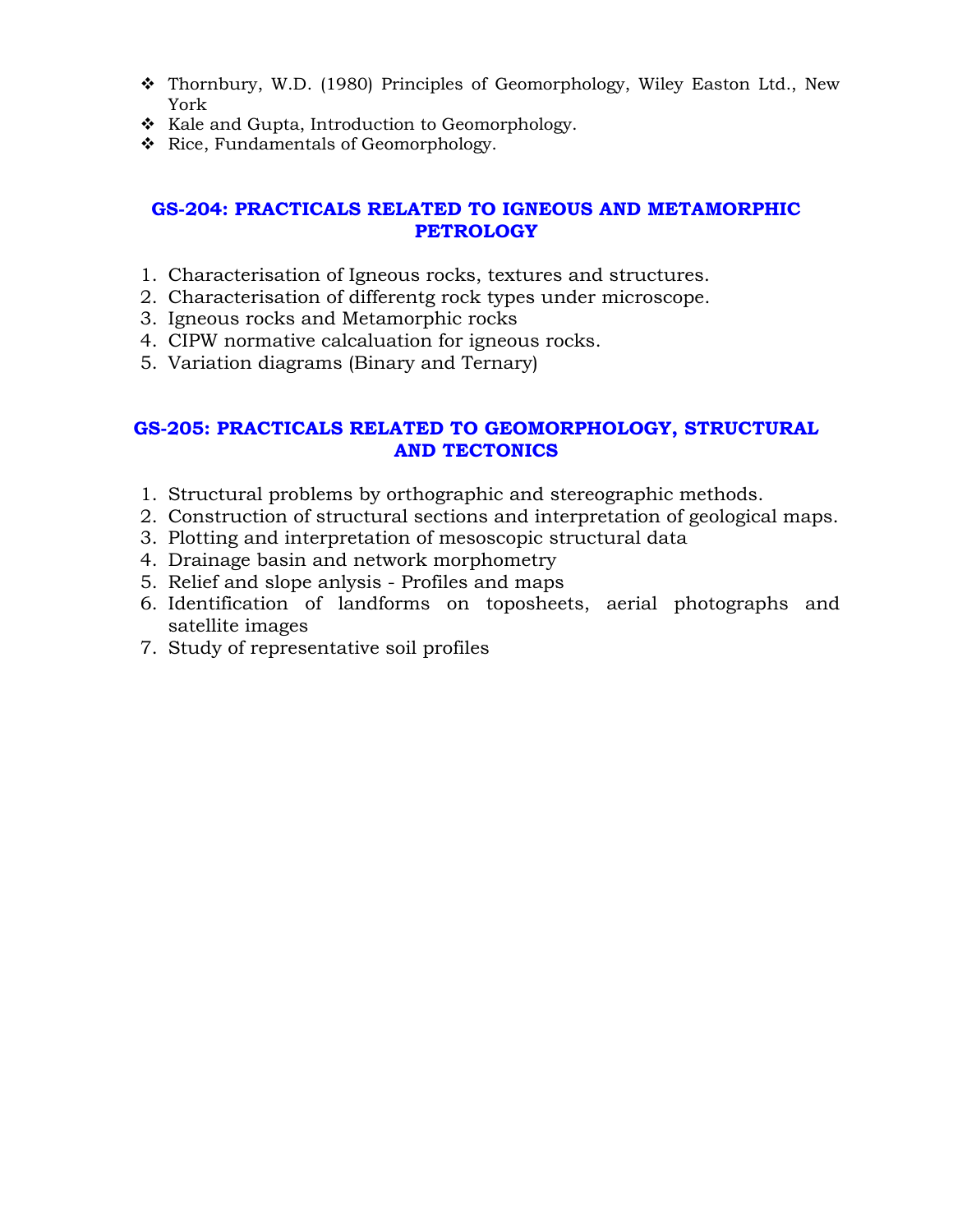### **SEMESTER – III**

### **GS-301: INDIAN STRATIGRAPHY**

#### **Unit - I: Archeans**

- 1. Tectonic framework of India Cratons and Mobile Belts
- 2. Dharwar Craton EDC and WDC (Gold Bering Schist belts and Iron Ore Group)
- 3. Singbhum Craton (OMG, OMTG and Iron Ore Group)
- 4. Baster Craton (Sukma, Bengpal and Bailadila Series)
- 5. Arvalli Craton (BGC, Sandmata Complex, Bhiwara Super group)
- 6. Budelkhand (Supracrustal Gneisses and Budelkhand Granite)

### **Unit - II: Mobile Belts**

- 1. Satpura Mobile Belts
- 2. Pandyan Mobile Belts
- 3. Easter Ghats Mobile Belts (Charnockite and Khondalite)

### **Unit - III: Proterozoics of Peninsular India**

- 1. Delhi Super Group
- 2. Vidhayan Super Group
- 3. Cuddapah Super Group
- 4. Sausar- Sakoli Group
- 5. Kaladgi Group Bhima
- 6. Pranhita-Godavari Group

### **Unit - IV: Phanerozoic Stratigraphy of India**

- 1. Ophiolite Belt (Indus, Shayok, Trans- Himalaya and Karakoram Batholiths)
- 2. Stratigraphic and Tectonics of Siwalik
- 3. Stratigraphic and Tectonics of Spiti Valley
- 4. Gondwana Super Group
- 5. Deccan Volcanic Province (DVP)
- 6. Marine transgression and regression

### **Unit - V: Recent Geology**

- 1. Cenozoic Geology of India
- 2. Quaternary Sediments
- 3. World stratigraphy Time Scale and geologic events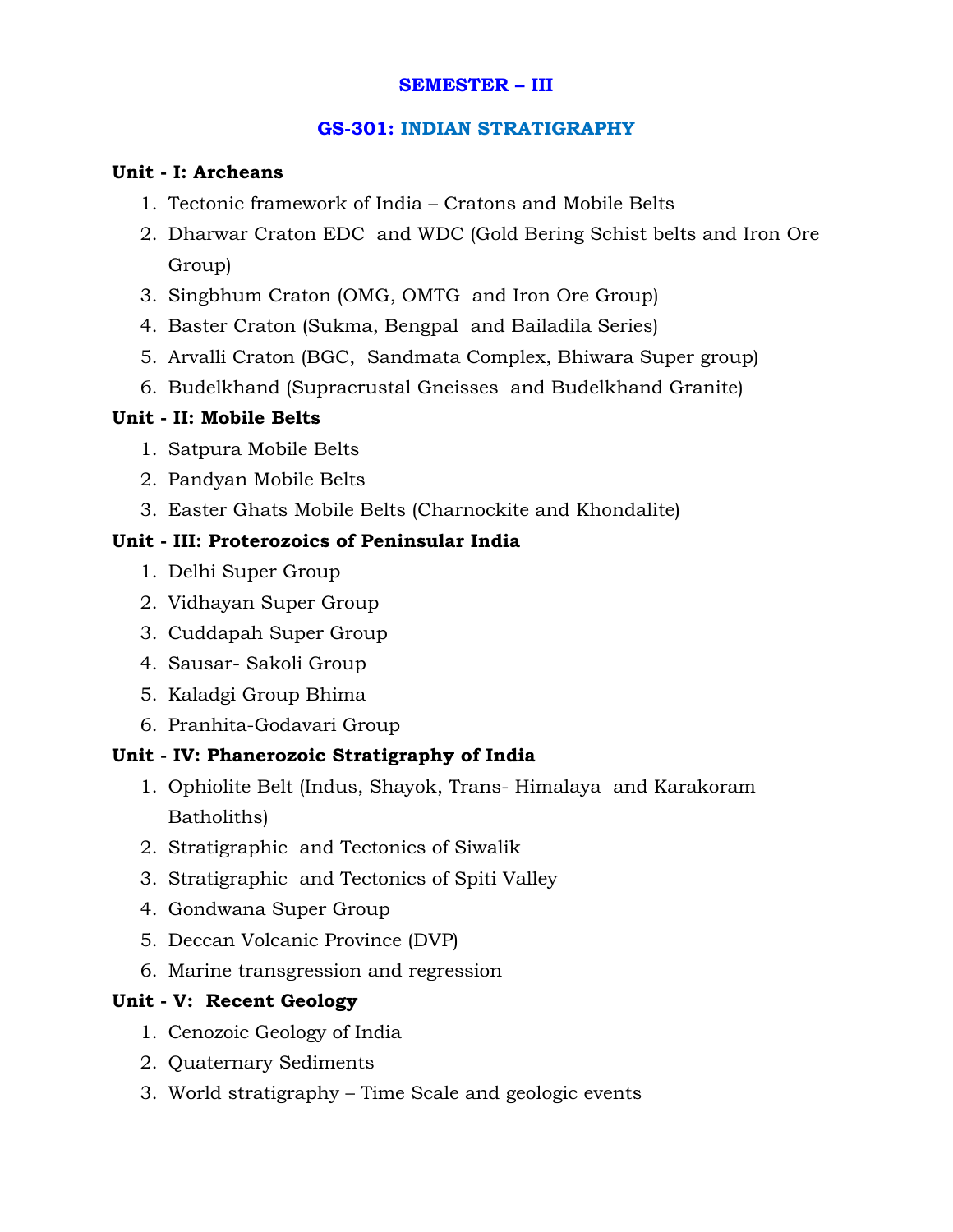- ❖ Boggs, S. (2001) Principles of Sedimentology and Stratigraphy, Prentice Hall.
- ❖ Danbar, C.O. and Rodgers, J. (1957) Principles of Stratigraphy, John Wiley and Sons.
- ❖ Doyle, P. and Bennett. M.R. (1996) Unlocking the Stratigraphic Record, John Wiley and Sons.
- ❖ Krishnan,M.S. (1982) Geology of India and Burma, C.B.S. Publ. and Distributors, Delhi.
- ❖ Naqvi, S.M. and Rogers, J.J.W. (1987) Precambrian Geology of India, Oxford University Press.
- ❖ Pascoe, E.H. (1968) A Manual of the Geology of India and Burma (Vols.I-IV), Govt. of India Press, Delhi.
- ❖ Pomerol, C. (1982) The Cenozoic Era: Tertiary and Quaternary, Ellis Harwood Ltd., Halsted Press.
- ❖ Schoch, Robert, M. (1989) Stratigraphy: Principles and Methods, Van Nostrand Reinhold, New York.
- ❖ Ramakrishnan, M. and Vaidyanadhan, R. (2008) Geology of India, Vol.1, Geological Society of India, Bangalore.
- ❖ Vaidyanadhan, R. and Ramakrishnan, M. (2008) Geology of India, Vol.2, Geological Society of India, Bangalore.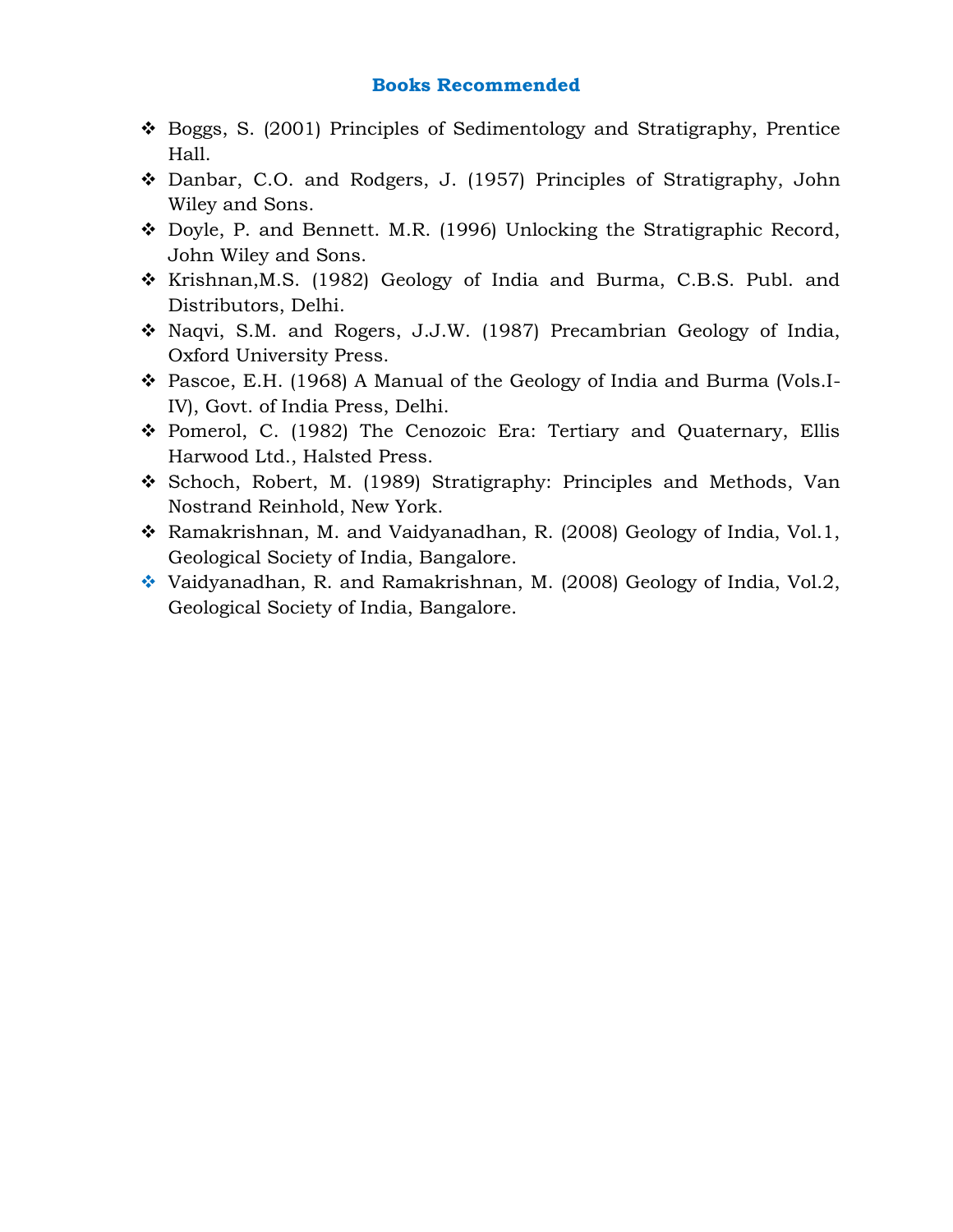### **Unit – I: Ore genesis:**

- 1. Ore bearing fluid, Fluid inclusion studies, Ore deposits and ore minerals
- 2. Metallogenetic Epochs and Proviences
- 3. Magmatic processes of mineralization, Porphyry, Skarn and hydrothermal mineralization, Ores and metamorphism- cause and effect relations, Stratiform and Stratabound ores.
- 4. Mineralization associated with (i) Ultramafic, mafic and acidic rocks. (ii) Greenstone belts. (iii) Komatites, Anorthosites and Kimberlites and (iv) Submarine volcanism

### **Unit – II: Indian Mineral Deposits:**

- 1. Occurrence and distribution in India of metalliferous deposits base metals, iron, manganese, aluminum, chromium, nickel, gold, silver and molybdenum.
- 2. Indian deposits of non-metals mica, asbestos, barites, gypsum, graphite, apatite and beryl, Gemstones, refractory minerals, abrasives and minerals used in glass, fertilizer, paint, ceramic and cement industries, Building stones, Phosphorite deposits, Placer deposits and rare earth minerals.

### **Unit – III: Indian Coal deposits and Mineral Economics:**

- 1. Coal deposits: Classification, genesis and distribution of coal fields in India
- 2. Strategic, critical and essential minerals,
- 3. India's status in mineral production changing patterns of minerals consumption, National Mineral Policy,
- 4. Mineral Concession Rules, Marine mineral resources and Law of sea.

#### **Unit – IV: Mineral exploration:**

- 1. Surface and subsurface exploration techniques
- 2. Guides to ore: Regional and Topographical Guides, Mineralogical Guides Structural Guides and Stratigraphic Guides
- 1. Prospecting for economic minerals drilling, sampling and assaying,
- 2. Geophysical techniques gravity, electrical, magnetic, airborne and seismic geophysical techniques.
- 3. Geomorphological and remote sensing techniques
- 4. Geobotanical and geochemical methods
- 5. Geochemical prospecting

### **Unit – V: Drilling, Logging and Mining:**

- 3. Drilling Methods: Percussion Drills Jumper bar drills- Pneumatic drills - Churn drills- Reich drills, Rotary Drills -Auger drills -Colyx drills-Turbo drills- Diamond drills
- 4. Borehole logging and surveys for deviation.
- 5. Mining Methods Alluvial Mining- Open Cast Mining Under ground Mining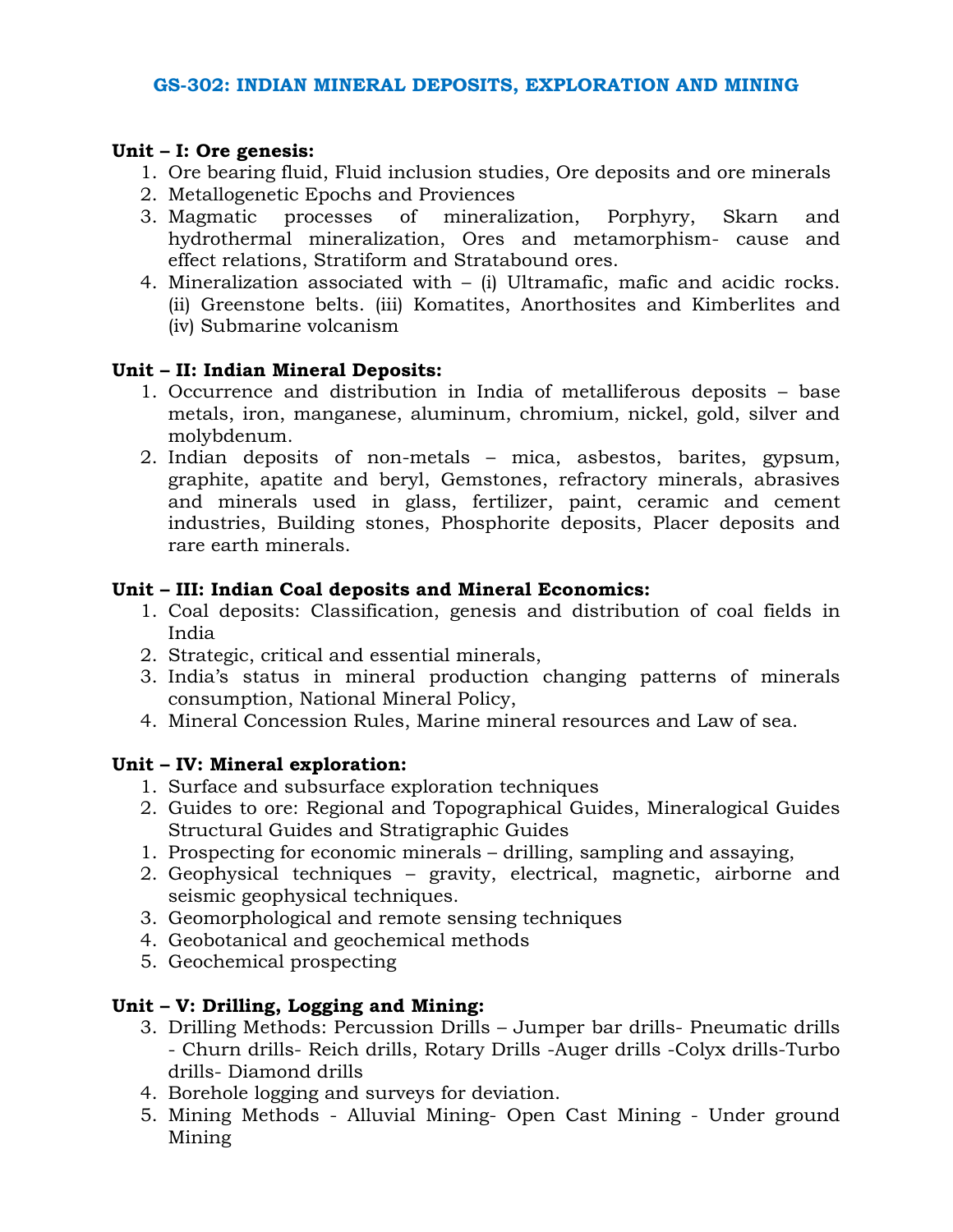- ❖ Geochemistry In Mineral Exploration Awakes, H & Wobb J.S. Harper & Row New York.
- ❖ Principles Of Geochemical Prospecting, Ginsburg. I.I. Pentagon Press, N.Y. london.
- ❖ Geochemistry Of Rare And Dispersed Chemical Elements In Society, Vinogradev.
- ❖ Biochemical Methods Of Prospecting, Malyuga, D.P.
- ❖ Geochemistry Of Epigenesis Faibidge.
- ❖ Principles of Mining Geology, Arogyaswamy.
- ❖ Introduction To Geophysical Prospecting Milton B, Dobrin Mc-Graw Hill Book Company, Inc
- ❖ Exploraion Geophysics Jakaosku, J.J.
- ❖ Outlines Of Geophysical Prospecting A manual for Geologists. M.B.R. Rao. Prasaranga, Mysore University
- ❖ Geophysical Methods in Geology P.V. Sharma.
- ❖ Applied Geophysics In The Search For Minerals Eve. A.S.Keys.
- ❖ Geophysical Exploration Heilava. C.H.
- ❖ Exploration Geophysics for Geologists And Engineers Edited by Bhimasanakaran, V.L.S. Gour. V.K. - The Association of Exploration Geophysists - Hyderabad
- ❖ Principles of Applied Geophysics D.S. Parasnis
- ❖ Introduction to Geophysics C. H. Howel.
- ❖ The Geology Of Ore Deposits John M. Guilbert and charles. F.Park, Jr.W.H.Freeman and Co., New York. 1986.
- ❖ Economic Mineral Deposits, Bateman, A.M.
- ❖ Ore Deposits Park, Jr. C.F.
- ❖ Geology Of Mineral Deposits Smirnov, U.J.
- ❖ The Ore Minerals And Their Intergrowths Ramhor, Dr. Paul.
- ❖ Ore Petrology Stanton, R.L.
- ❖ India's Mineral Resources Krishnaswamy, S.
- ❖ Metallic and Industrial minerals Lamey Carl, A.
- ❖ Introduction To India's Economic Minerals Sharma, N.L. & Ram. K. S.
- ❖ A Treatise On Industrial Minerals Of India-Sinha, R.L.
- ❖ Mineral Deposits Of India, Mukerjee 1999: Allied publications.
- ❖ Elements of Mining Geology, Young
- ❖ Elements of Mining Lewis
- ❖ Mining Of Mineral Deposits Shevyekov
- ❖ Introduction Of Mining Stoces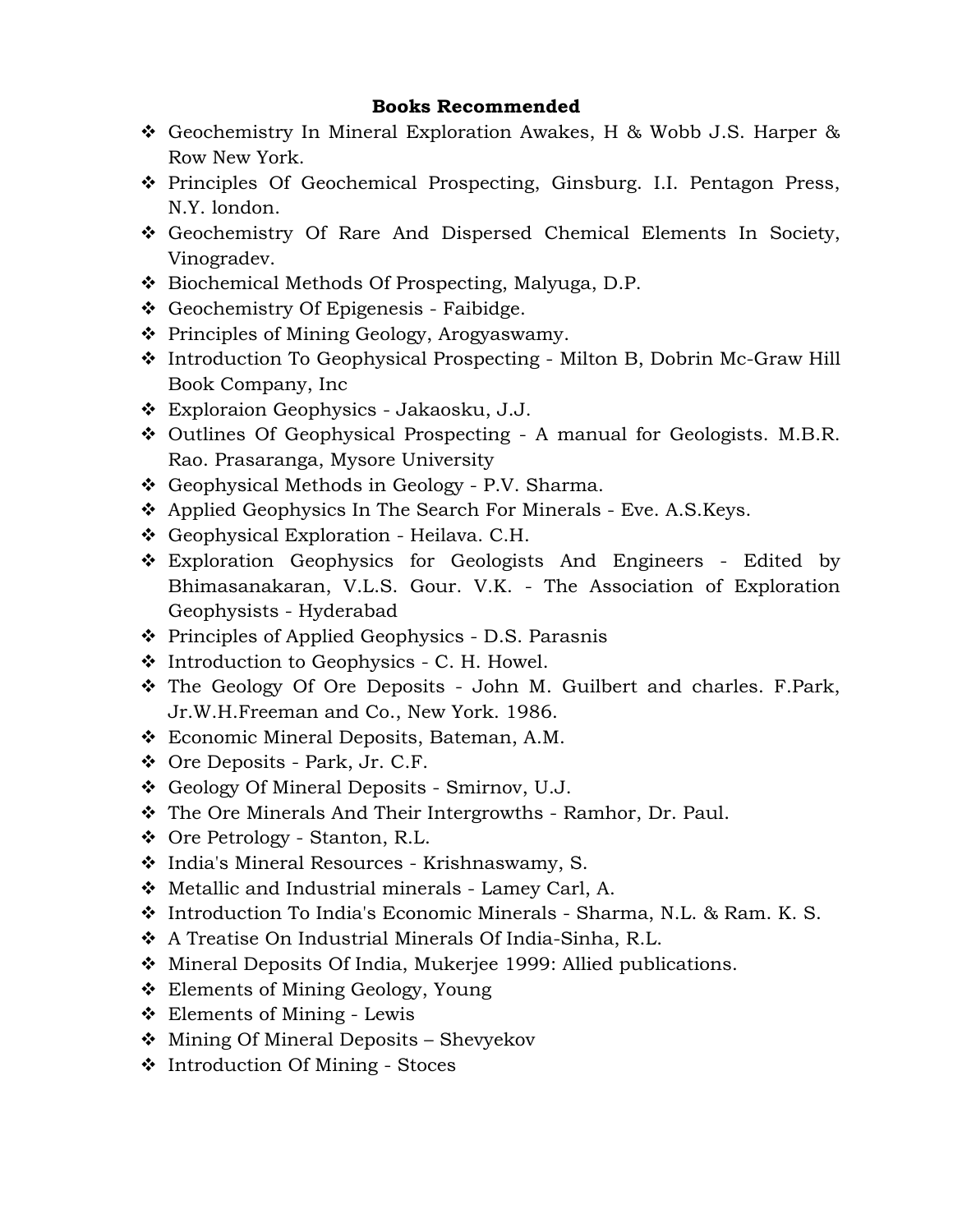### **GS-303: REMOTE SENSING AND GIS**

#### **Unit – I: Fundamentals of Remote Sensing**

- 1. Concepts and principles of Remote Sensing
- 2. The nature and generation of EMR
- 3. Interaction of EMR with the atmosphere and earth's surface features.
- 4. Introduction to Photogrammetry

### **Unit – II: Satellite Remote Sensing:**

- 1. Satellite Remote Sensing Data products and their specifications
- 2. Remote Sensing observations and platforms
- 3. Types of sensors, Data Resolution
- 4. Global and Indian Space missions

### **Unit – III: Digital Image Processing and Image Interpretation**

- 1. Digital Image Structure and Data recording formats
- 2. Image rectification and restoration
- 3. Image enhancement and classification
- 4. Image transformation and data fusion
- 5. Ground truths and training sets in image processing and in automated processing
- 6. Visual photo interpretation techniques based on 'photo elements' and 'terrain elements'

### **Unit – IV: Geographic Information Systems (GIS)**

- 1. Principles and applications of GIS
- 2. Map Projections Systems, Map Visualization
- 3. Traditional maps, map scales and their interpretation
- 4. Components of GIS, GIS data models and structures
- 5. GIS analysis and GIS modeling
- 6. Integration of Remote sensing and GIS techniques and it's applications in Geological Sciences

### **Unit – V: Computer Applications and GPS**

- 1. Basic concepts of computer, hardware, operating systems
- **2.** Application software in Geology
- 3. Principles and applications of GPS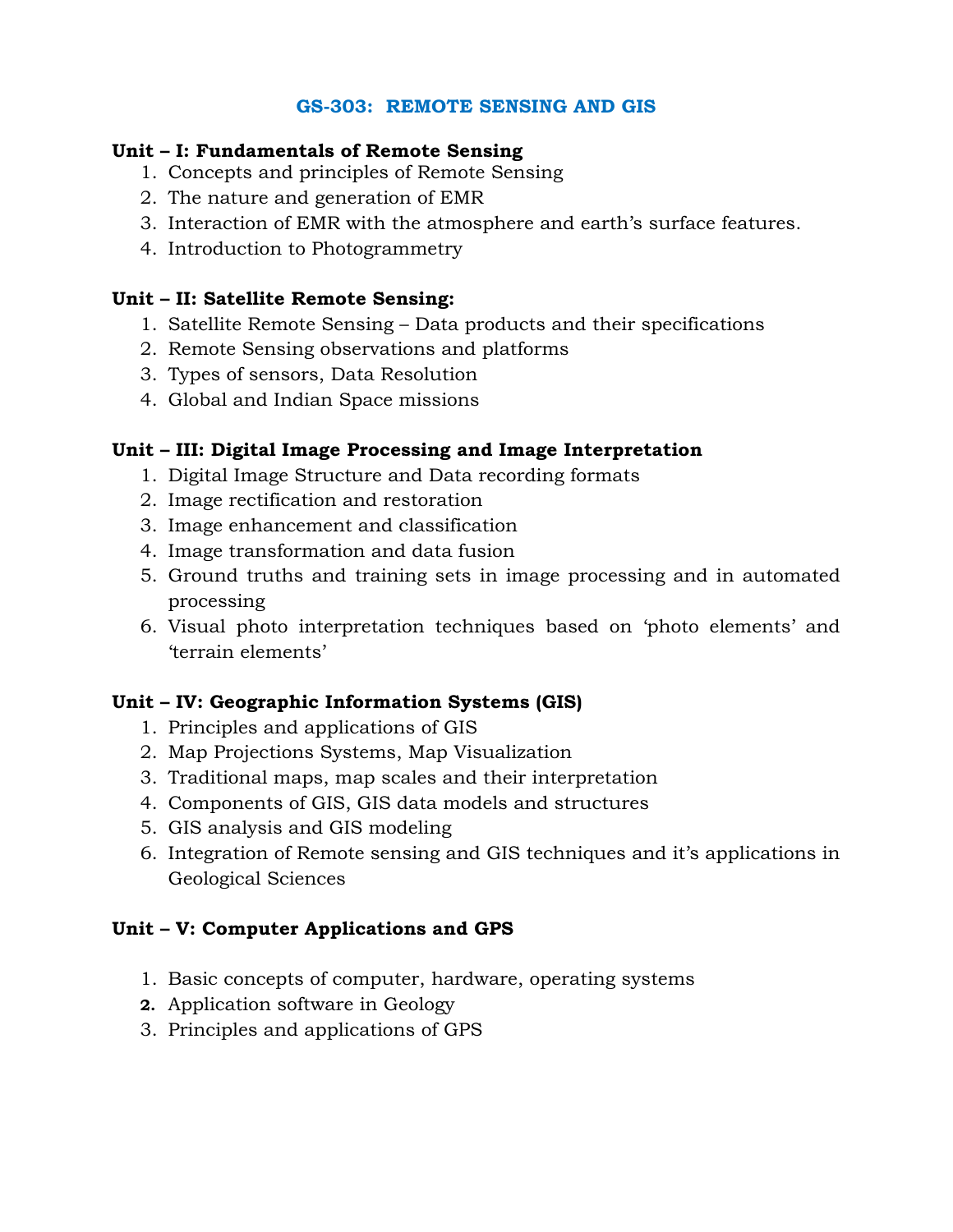- ❖ Lattman, L.H. and Ray, R.G. (1965) Aerial photographs in field geology, McGraw Hill.
- ❖ Pande, S.N. (1987) Principles and Applications of Photogeology, Wiley Eastern Limited.
- ❖ Drury, S.A. (1997, 2001) Image Interpretation in Geology, Chapman and Hall, London.
- ❖ Gupta, R.P. (1991) Remote Sensing Geology, Springer-Verlag.
- ❖ Lillesand, T.M. and Kiefer, R.W. (2000) Remote Sensing and Image Interpretation, John Wiley and Sons Inc., New York.
- ❖ Siegal, B.S. and Gillespie, A.R. (1980) Remote Sensing in Geology, John Wiley.
- ❖ Miller, V.C. (1961) Phologeology, McGraw Hill
- ❖ Sabins, F.F. Jr. (2000) Remote Sensing Principles and Interpretations, W.H. Freeman & Company, USA.
- ❖ Berhardsen, T. (1999) Geographic Information System: an introduction, Wiley, New York
- ❖ Curran, P.J. (1985) Principles of Remote Sensing, Longman Scientific & Tech. Group, Essex, England
- ❖ Richards, J.A. (1986) Remote Sensing Digital Analysis: an introduction, Springer-Verlag, Berlin.
- ❖ Burrough, P.P. and MacDonnel, R.A. (1998) Principles of GIS, Oxford University Press.
- ❖ Ray, R.G. (1969) Aeriat Photographs in Geologic Interpretations, USGS Proc Paper 373
- ❖ Mikhail, E.M. (1980) Photogrammatry, Harper and Row
- ❖ Paine, D.P. (1981) Aerial photography and Image Interpretation for Resource Management, John Wiley.
- ❖ Jensen, J.R. (1986) Introductory Digital Image Processing: A Remote Perspective. Prentice Hall, New Jersy.
- ❖ Jain, A.K. (1989) Fundamentals of digital image processing, Prentice Hall India.
- ❖ Bonham-Carter, G.F. (1994) Geographic Information System for Geoscientists: Modelling with GIS, Pergamon.
- ❖ Maguire, D.J., Goodchild, M.F. and Rhind, D.W. (1991) GIS Principles and Applications, Longman Scientific and Technical.
- ❖ Burrough, P.A. (1986) Principles of Geographical Information Systems for land resources assessment. Clarendon Press, Oxford.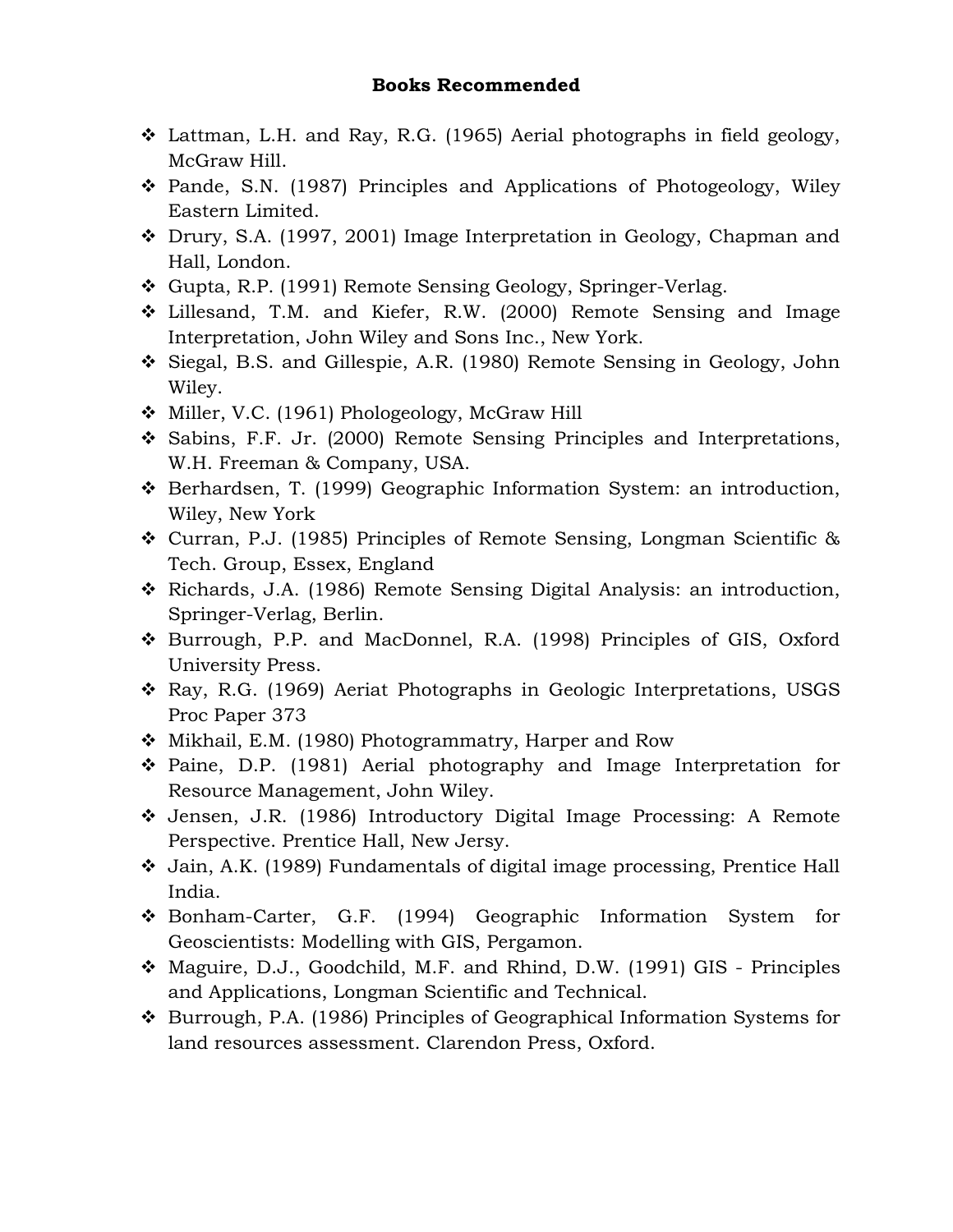## **GS-304: PRACTICALS RELATED TO INDIAN MINERAL DEPOSITS, EXPLORATION AND MINING**

- 1. Delineation of ore deposit based on exploration data.
- 2. Economic evaluation of ore deposit.
- 3. Preparation of technical report.
- 4. Geochemical map interpretation, Interpretation of anomalies groundwater and river water, Selection of geochemical methods in mineral exploration.
- 5. Interpretation of field geophysical data gravity, magnetic, electrical, seismic and radio active in deciphering groundwater, mineralized zones and construction site evaluation.
- 6. Study of metallic and non- metallic economic minerals.

#### **GS-305: PRACTICALS RELATED TO REMOTE SENSING AND GIS**

- 1. Determination of photo scale,
- 2. Study of traditional maps
- 3. Visual interpretation of earth's features from aerial photographs and satellite images
- 4. Stereo-photo interpretation
- 5. Photogrametric computation
- 6. Preparation of different thematic maps in GIS
- 7. Operation of GPS
- 8. Drawing flow charts for the computer programs required in solving Geoscientific problems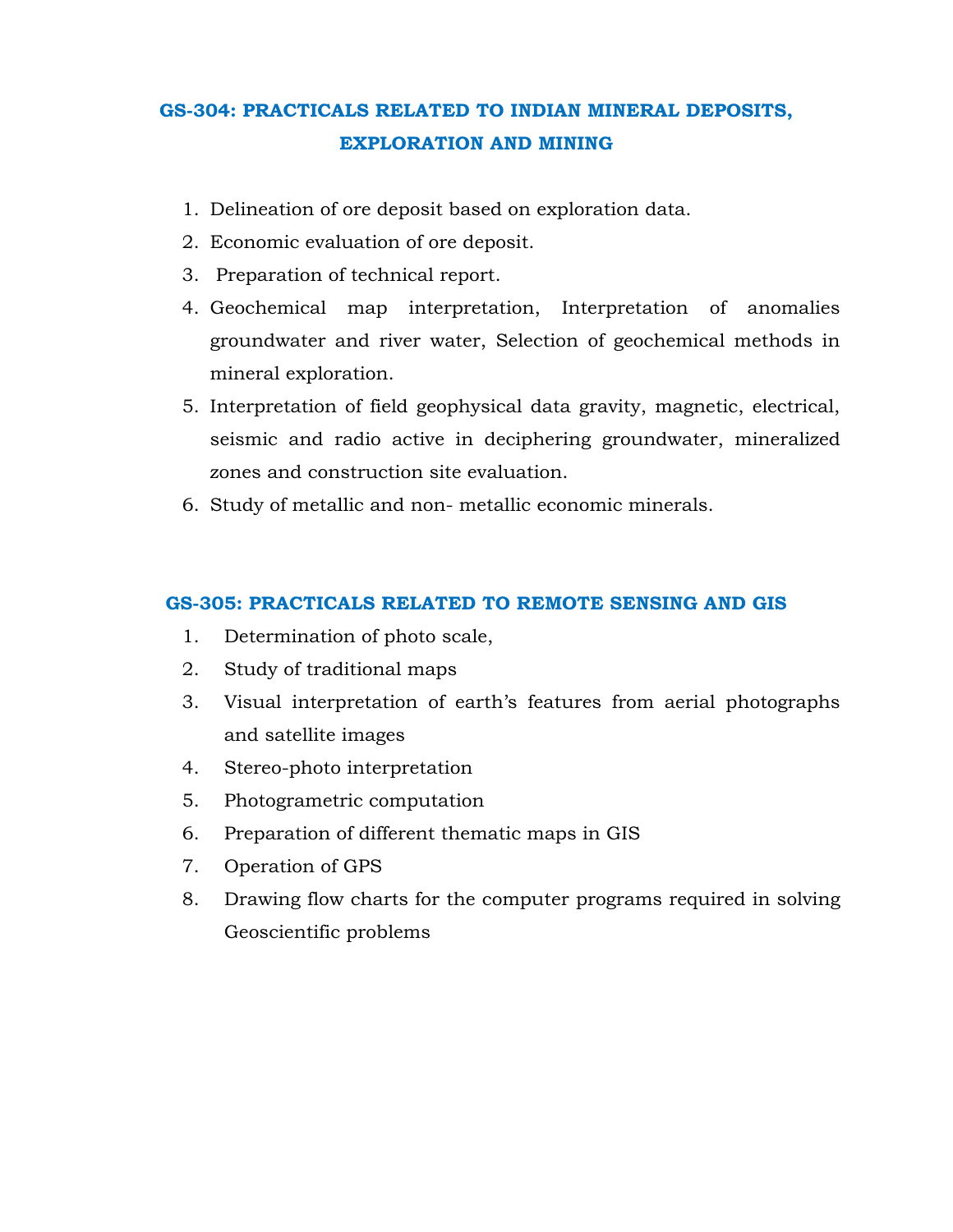### **SEMESTER – IV**

### **GS-401: PETROLEUM GEOLOGY**

### **Unit – I: Composition of Reservoir and Source rocks**

- 1. Composition of hydrocarbons & non hydrocarbons component
- 2. Physico-chemical properties of hydrocarbons (oil, gas, oil field waters, Coal bed methane, hydrates)
- 3. Surface & subsurface occurrences of hydrocarbons
- 4. Theories of Organic and inorganic Origin of hydrocarbons: Merits & Demerits
- 5. Organic petroleum geochemistry and conversion of organic matter into hydrocarbons
- 6. Kerogen : Composition, classification and types
- 7. Source & reservoir rocks (porosity & permeability); petroliferous basins

### **Unit – II: Total Petroleum Systems**

- 1. Limestone Classification
- 2. Migration-Primary & Secondary, characteristics & processes
- 3. Accumulation: Favorable & unfavorable conditions; nature of accumulation
- 4. Clastic and Non-clastic Reservoirs rocks
- 5. Traps: introduction, conditions of formation and Types
- 6. Introduction to Oil-Water, Gas-Oil Contacts
- 7. Fluid flow within Reservoirs

### **Unit – III: Exploration & Logging**

- 1. Introduction to Geophysical
- 2. Logging: Introduction, Types & Interpretation.
- 3. Seismic methods: Principles, techniques, tools and interpretation
- 4. Electrical logs: Principles, techniques, tools and interpretation
- 5. Gamma ray & neutron logs: Principles, techniques, tools and interpretation

### **Unit – IV: Drilling Techniques**

- 1. Introduction to Drilling methods,
- 2. Rigs and their types used in oil exploration
- 3. Component of Rigs & Drilling Mechanism.
- 4. Drilling and mud parameters
- 5. Enhance Oil Recovery (EOR): Primary, Secondary & Tertiary

### **Unit – V: Petroliferous basins**

- 1. World scenario and at least one case study of economically important Hydrocarbon deposits;
- 2. Petroliferous basins of India
- 3. Stratigraphy, lithology, structure and reserve estimation of Bombay high, Krishna Godavari, Assam, Cambay and Jaisalmer Basins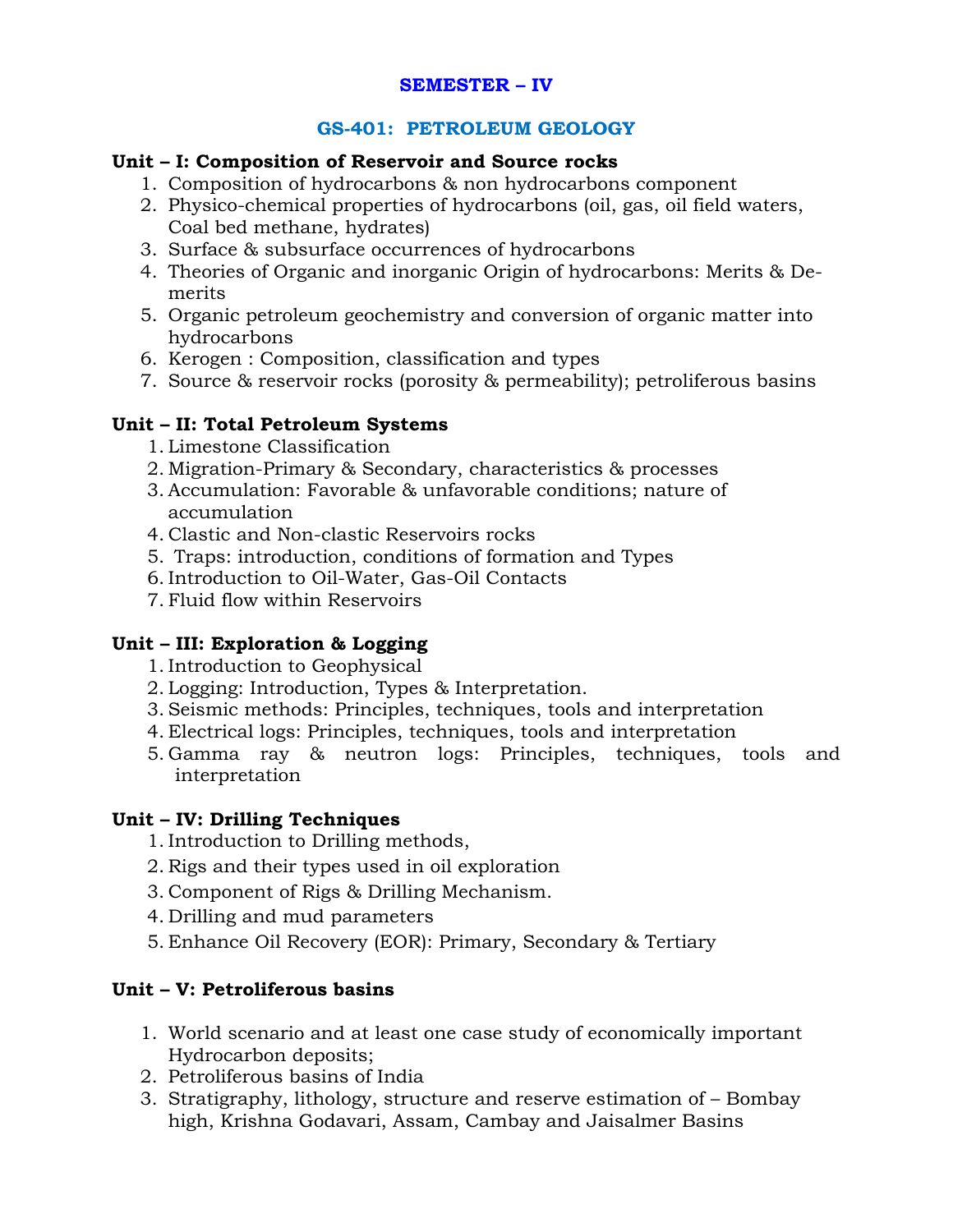- ❖ Leverson, A.L. (1970) Geology of Petroleum, Freeman and Company.
- ❖ North, F.K. (1985) Petroleum Geology, Allen and Unwin.
- ❖ Holson, G.D. and Tiratsoo, E.N. (1985) Introduction to Petroleum Geology, Gulf Publ. Houston, Texas.
- ❖ Tissot, B.P. and Welte, D.H. (1984) Petroleum Formation and Occurrence, Springer- Verlag.
- ❖ Selley, R.G. (1998) Elements of Petroleum Geology, Academic Press.
- ❖ Russel : Petroleum Geology
- ❖ Primer of Oil well drilling : By IADC
- ❖ Bhagwan Sahay : Mud logging
- ❖ Person : Geological Well drilling technology
- ❖ Cray and Cole : Oil & well drilling technology
- ❖ Kennedy : Fundamentals of Drilling
- ❖ Hearst & Nelson : Well logging for physical properties
- ❖ Killops & Killops (200) Organic Geochemistry
- ❖ F. K North Petroleum Geology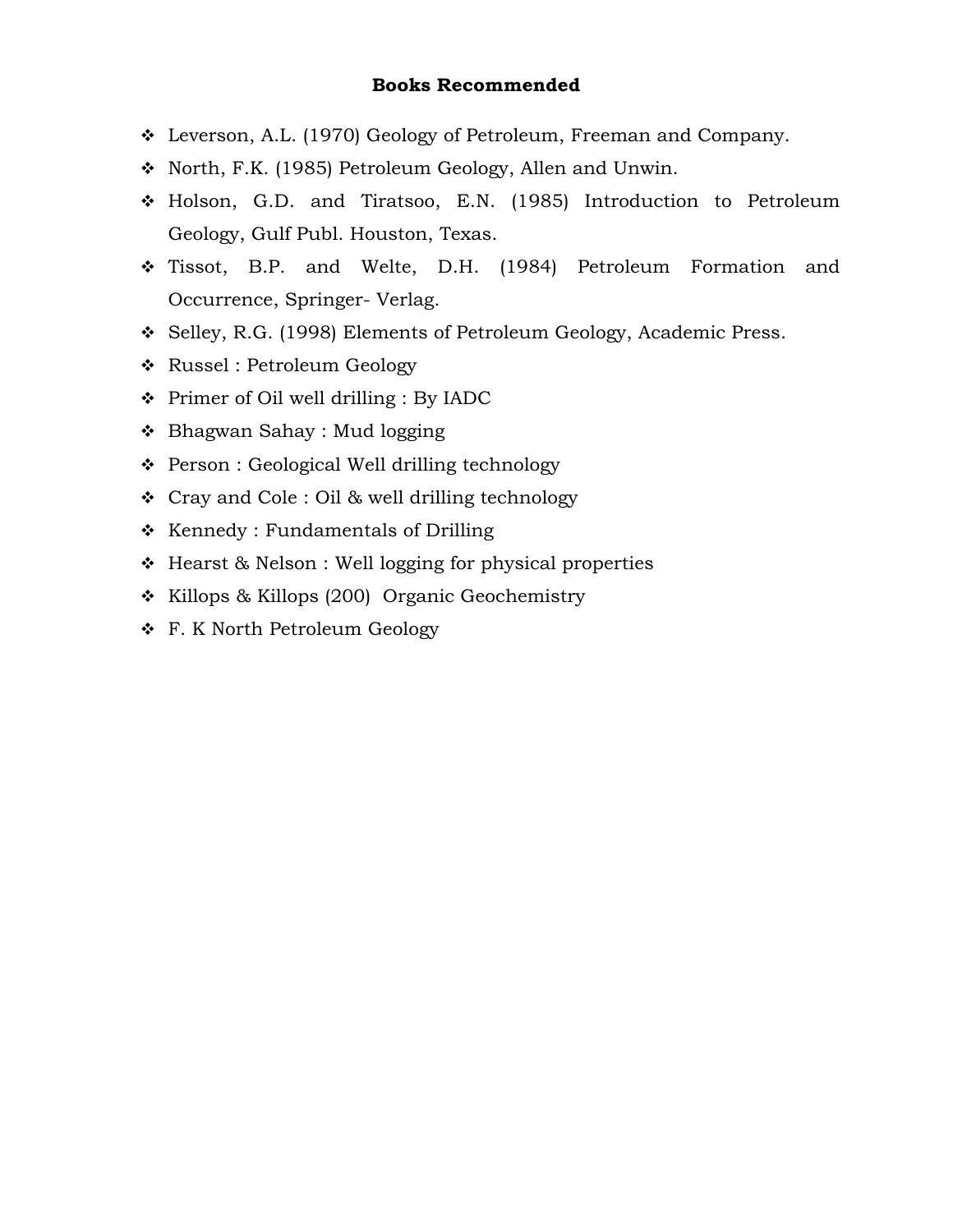### **GS-402: HYDROGEOLOGY**

### **Unit – I: Introduction**

- 1. Hydrosphere Hydrological Cycle, Evaporation, condensation, precipitation, interception, runoff cycle (surface, subsurface and groundwater), infiltration.
- 2. Factors that affect occurrence of groundwater Climate, topography and geology
- 3. Hydrogeological classification of rocks
- 4. Constraints of water resources
- 5. Hydrologic properties of Rocks Porosity, Hydraulic conductivity
- 6. Derivation and validation of Darcy's Law.
- 7. Aquifers Characteristics of unconfined and confined aquifers
- 8. Behaviour of alluvium, sedimentary, crystalline and volcanic rocks as aquifers

### **Unit – II: Wells and Pumping tests**

- 1. Types of well
- 2. Flow net analysis
- 3. Pumping tests principles types of pumping tests, procedures, determination of aquifer properties and well characteristics by simple graphical methods.
- 4. Significance of Transmissivity, Storativity and specific capacity of wells.
- 5. Water Audit and its significance.

### **Unit – III: Groundwater quality and Aquifer Mapping**

- 1. Quality of groundwater chemical standards for drinking and irrigational water- concept of hydro-geochemical facies
- 2. Seawater intrusion Ghyben Herzberg relation remedial measures
- 3. Environmental interpretation of quality data and its impact.
- 4. Concept Aquifer Mapping, Methodology, Techniqes and Model Study.

### **Unit – IV: Exploration techniques**

- 1. Integrated approach to groundwater prospecting: Role of toposheets and remote sensing in groundwater exploration
- 2. Hydrogeomorphological mapping
- 3. Surface and subsurface Geophysical methods,
- 4. Tracer techniques Exploratory Borewell programme.
- 5. Type of Ground water Investigation Processes.

### **Unit – V: Watershed Development and management**

- 1. Introduction to Watershed development : Artificial recharge techniques, surface water harvesting techniques.
- 2. Conjunctive use of groundwater.
- 3. Groundwater provinces of India.
- 4. Groundwater in Maharashtra state.
- 5. Groundwater legislation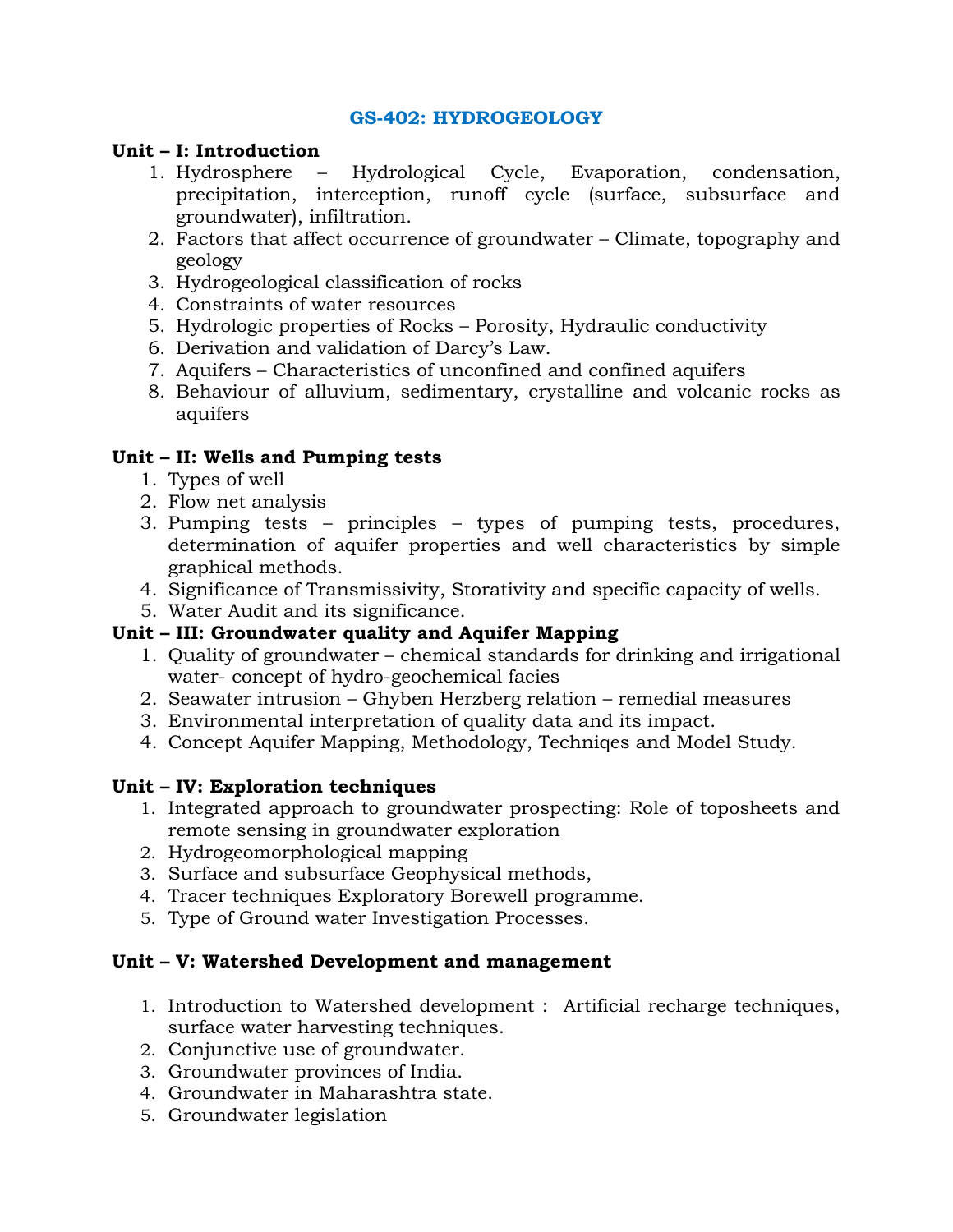- ❖ Davies, S.N. and De Wiest, R.J.N. (1966) Hydrogeology, John Wiley and Sons, New York.
- ❖ Driscoll, F.G. (1988) Groundwater and Wells, UOP, Johnson Div. St. Paul. Min. USA.
- ❖ Karanth, K. R. (1989) Hydrogeology, Tata McGraw Hill Publishers.
- ❖ Nagabhushaniah, H.S. (2001) Groundwater in Hydrosphere (Groundwater hydrology), CBS Publ.
- ❖ Raghunath, H.M. (1990) Groundwater, Wiley Eastern Ltd.,
- ❖ Todd, D.K. (1995) Groundwater Hydrology, John Wiley and Sons.
- ❖ Tolman, C.F. (1937) Groundwater, McGraw Hill, New York and London.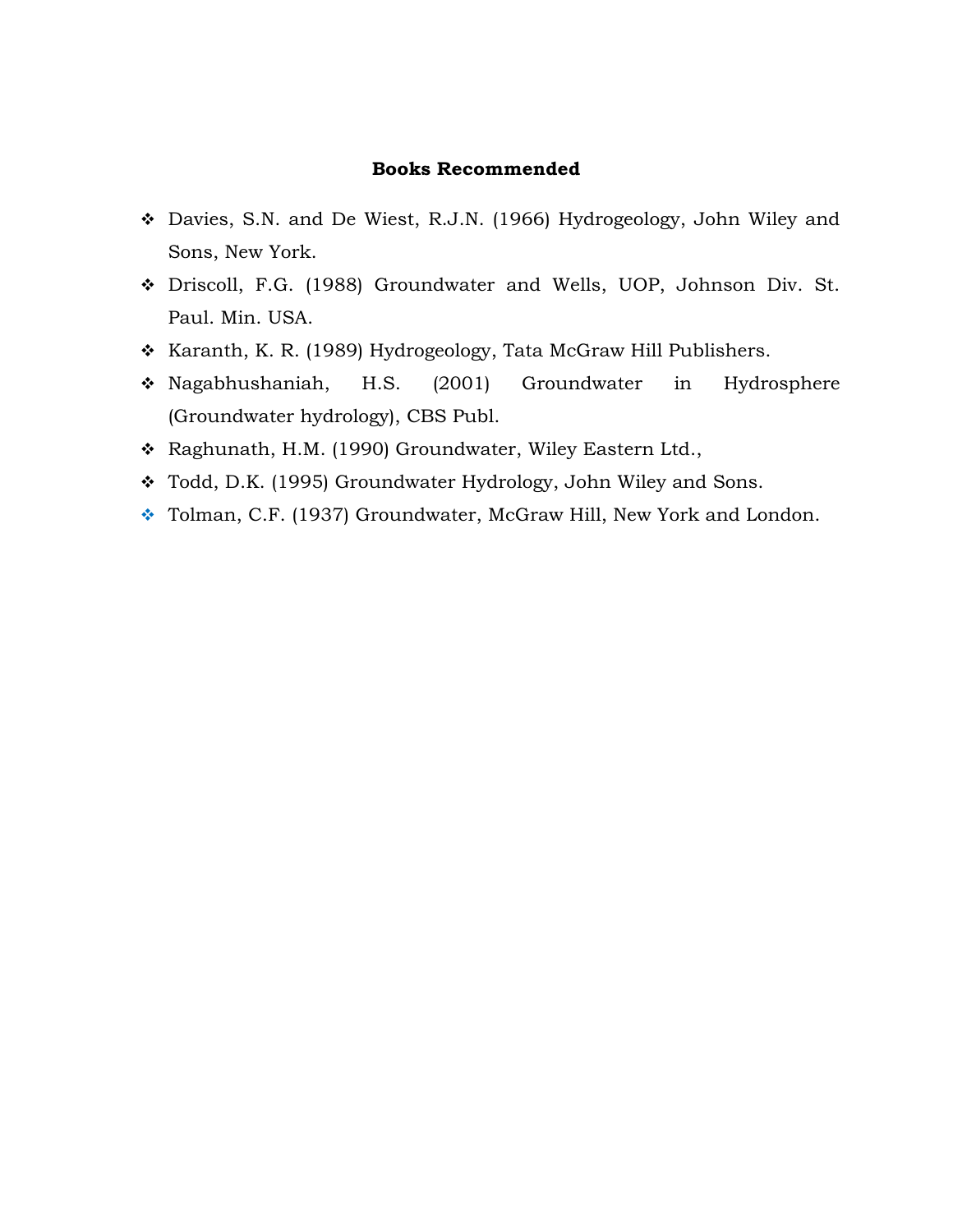### **GS-403: ENGINEERING AND ENVIRONMENTAL GEOSCIENCES**

### **Unit – I: Introduction to Engineering Geology**

- 1. Scope of Engineering Geology
- 2. Engineering properties of rocks and soils; and their determination.
- 3. Rock mechanics: Behavior of rocks under stress, Rock failure mechanisms

### **Unit – II: Construction Sites**

- 1. Geological considerations for the selection of dam sites
- 2. Geological considerations for Spillways,
- 3. Geological considerations for tunnels and Bridges

### **Unit – III: Geo-material**

- 1. Building stones and road metals; Aggregates and its classification
- 2. Rock testing: Mechanical test, Chemical test, Durability test
- 3. Aggregate resource development:
	- a. Requirement of primary fragmentation
	- b. Planning of quarry, hill slope side or open pit.
	- c. Removal of overburden and its disposition at suitable site
	- d. Selection of drilling, blasting method for main blasting and secondary breaking for given size of fragmentation
	- e. Selection of equipment's for drilling, loading, hauling to crusher site
	- f. Methods of extraction of aggregate resources
	- g. Use of synthetic materials used as remedial measures
	- h. Estimation of overburden thickness & rock strata classification

### **Unit – IV: Introduction to Environmental Geology**

- 1. Introduction, Fundamental concepts, scope. Man and environment.
- 2. Natural and Man- made hazards and disasters
	- a. Lithospheric hazards- volcanoes, earth quakes, landslides, land subsidence, tsunamis, meteorite strike, etc.
	- b. Hydrospheric hazards- sea level changes, coastal hazards, water pollution (sea, river and ground water), floods
	- c. Atmospheric hazards- air pollution, acid rain, etc
	- d. Man-made hazards- industrial, nuclear, mining, etc
- 3. Remedial measures: Introduction, origin, characteristics and preventive measures- water pollution, soil pollution and air pollution.
- 4. EIA (Environmental Impact Assessment) and case studies.

### **Unit – V: Marine Geology**

- 1. Introduction and significance of Physical, Chemical and Biological oceanography
- 2. Shallow and deep water Marine Resources and significance: E.g. Polymetalic nodules and oozes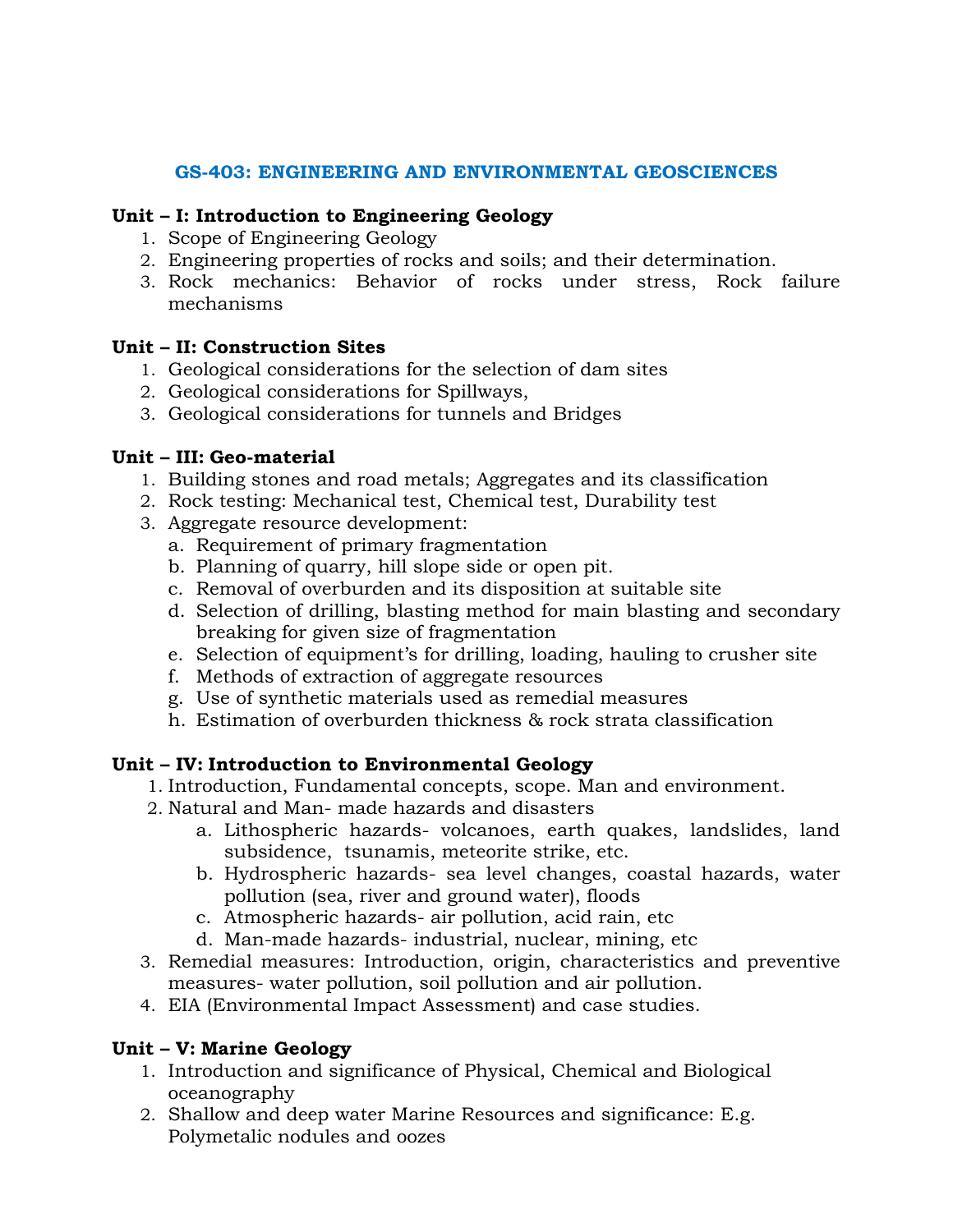- 3. Tidal Energy: Introduction and harnessing
- 4. Marine pollution: Oil spills and nuclear waste disposal

- ❖ Bell, F.G. (1999) Geological Hazards, Routledge, London.
- ❖ Bryant, E. (1985) Natural Hazards, Cambridge Univ. Press.
- ❖ Keller, E.A. (1978) Environmental Geology, Bell and Howell, USA.
- ❖ Lal, D.S. (2007) Climatology, Sharda Pustak Bhawan, Allahabad.
- ❖ Perry, C.T. and Taylor, K.G. (2006) Environmental Sedimentology, Blackwell Publ.
- ❖ Patwardhan, A.M. (1999) The Dynamic Earth System, Prentice Hall.
- ❖ Smith, K. (1992) Environmental Hazards, Routledge, London.
- ❖ Subramaniam, V. (2001) Textbook in Environmental Science, Narosa International.
- ❖ Valdiya, K.S. (1987) Environmental Geology Indian Context, Tata McGraw Hill.
- ❖ Bell, F.G. (1981) Engineering properties of Soils and Rocks, Butterworths Publication, London.
- ❖ Bell, F.G. (1993) Fundamentals of Engineering geology, Butterworths Publication, London.
- ❖ Garg, S.K. (2009) Physical and Engineering Geology, (6th Ed.), Khanna Publishers, New Delhi.
- ❖ GSI (1975) Engineering Geology Case Histories, Geological Survey of India, Misc. Publ., No. 29.
- ❖ Gupte, R.B. (2002) Text Book of Engineering Geology. Vidyarthi Griha Prakashan, Pune.
- ❖ Keary, P., Brooks, M. and Hill, I. (2002) An introduction to geophysical exploration, (3rd Ed.), Blackwell.
- ❖ Kesavulu, N.C. (2009) Textbook of engineering geology, (2nd Ed.), Macmillan Publishers India ltd.
- ❖ Krynine, D.P. and Judd, W.R. (1998) Principles of Engineering Geology and Geotechnics. CBS Publishers & Distributors, New Delhi.
- ❖ Reddy, D.V. (1998) Engineering Geology for Civil Engineering. Oxford & IBH Pub.Co. Pvt. Ltd., Delhi.
- ❖ Rider, M.H. (1986) The Geological Interpretation of Well Logs. (Rev. Ed.) Whittles Publishing, Caithness.
- ❖ Ries, H. and Watson, T.L. (1947) Elements of Engineering Geology (2nd Ed.). John Wiley & Sons, New York.
- ❖ Schultz, J.R. and Cleaves, A.B. (1951) Geology in Engineering. John Willey and Sons, New York.
- ❖ Singh, P. (1994) Engineering and General Geology. S.K. Kataria and Sons, Delhi.
- ❖ Telford, W.M., Geldart, L.P., Sherrif, R.E. and Keys, D.A. (1976) Applied Geophysics, Cambridge Univ. Press.
- ❖ Verma, B.P. (1997). Rock Mechanics for Engineers (3rd Ed.), Khanna Publishers, New Delhi.
- ❖ Wittke, Walter (1990). Rock Mechanics: Theory and Applications with case Histories, Springer – Verlag Publication.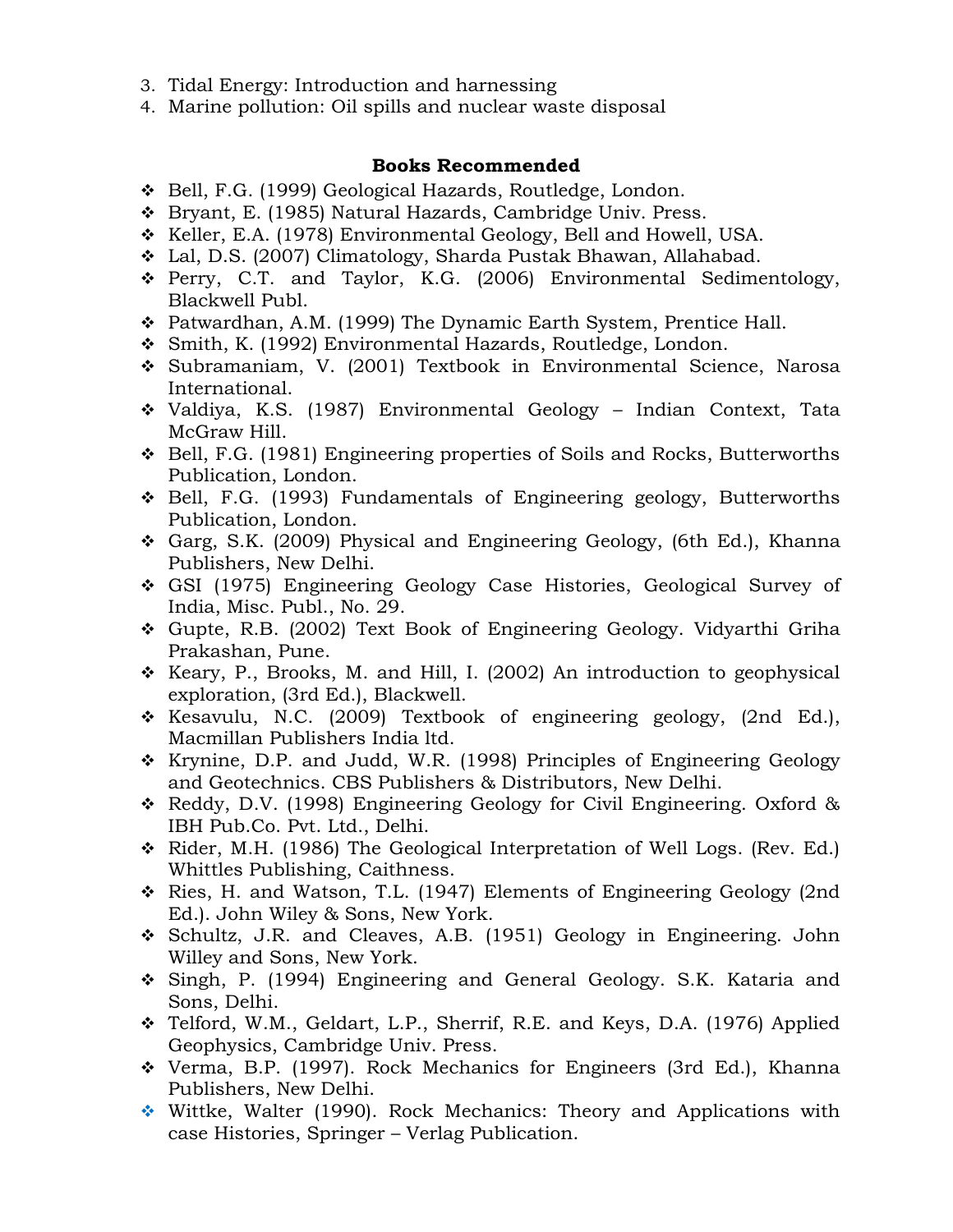- ❖ Kennet : Marine Geology
- ❖ Menard : Marine Geology

#### **GS-404: PRACTICALS RELATED TO PETROLEUM GEOLOGY, HYDROGEOLOGY, ENGINEERING AND ENVIRONMENTAL GEOLOGY**

- 1. Lithofacies analysis
- 2. Preparation of structure contour maps and structural cross sections
- 3. Porosity and permeability measurements
- 4. Well correlations: geologic and bio-stratigraphic
- 5. Well log interpretations
- 6. Isopach and lithofacies maps, Fence diagram
- 7. Oil Reserve Estimation
- 8. Core analysis
- 9. Analysis of rainfall data
- 10.Preparation of water level contour maps and their interpretation
- 11.Analysis of pumping test data using different methods of aquifer and well characteristics determination.
- 12.Plotting and analysis of hydrogeochemical data
- 13.Morphometric analysis and site selection for water conservative measures.
- 14.Water audit.
- 15.Various methods of Surveying used in engineering geology, Chain Surveys, Plane table surveys, Use of Surveying equipments
- 16.Determination of Engineering properties of Geological materials
- 17.Interpretation of borehole data, Preparation of bore logs / Lithologs.
- 18.Preparation of Report and Presentation of Engineering data
- 19.Water and Soil analysis, Plotting and interpretation of geochemical data.
- 20.Preparation of hazard Zonation map.
- 21.Quantification of EIA.
- 22.Heavy Mineral: Separation, identification and interpretation
- 23.Sediment Size and shape Analysis and interpretation
- 24.Trace element Analysis
- 25.Organic Carbon and Total Phosphorus Analysis
- 26.Foraminiferal and nano-planktons studies

#### **GS-405: DISSERTATION**

Topic of the Dissertation work will be allotted to students as per the specialization of the teacher and interest of the students.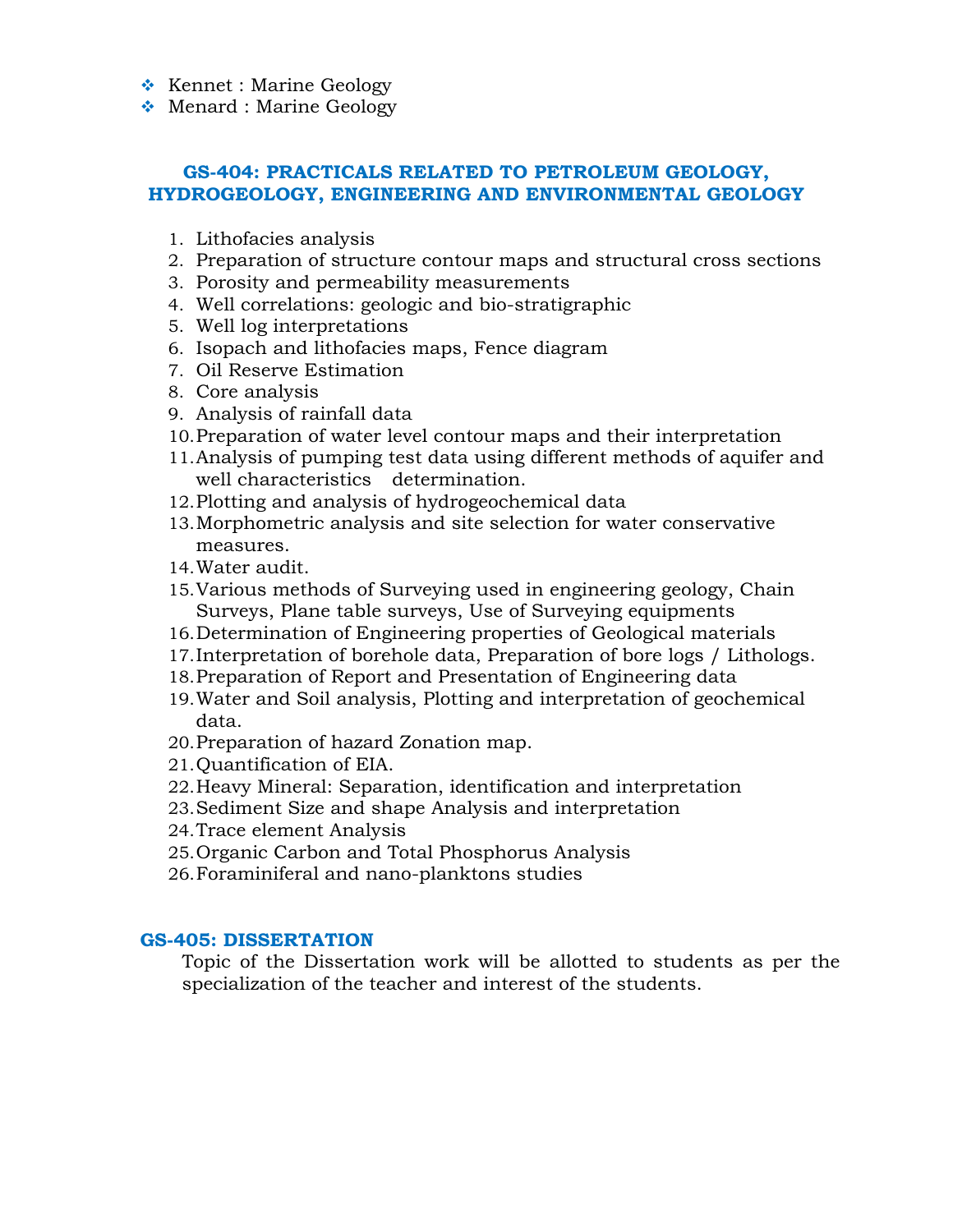#### **SCHOOL OF ENVIRONMENTAL AND EARTH SCIENCES North Maharashtra University, Jalgaon**

### **Model for implementation of the**

### **Credit-Grade based Performance and Assessment (CGPA) system**

#### **M.Sc. course**

In tune with the concept and suggestions of the UGC and NAAC, technological advancement and social needs and to make the teaching effective and meaningful, School of Environmental and Earth Sciences has been permitted to adopt Credit-Grade based Performance and Assessment (CGPA) system from the academic year 2009-2010 for the course M.Sc. (Applied Geology) being run in the school. The modalities and operational details of the credit system shall be as follows.

#### **A. Features of the CGPA System:**

- 1. Master's degree course, M.Sc. being run in School would be of 84 credits each.
- 2. One credit for the theory course shall be of the one clock hour per week running for 15 weeks. Thus, each theory course of 4 h per week teaching shall be of 4 credits.
- 3. Four credits for each practical course shall be awarded to the 8 h of laboratory exercise per week for a semester. As per the guidelines of the work load, each batch for practical course shall consist of 10-12 students and each batch shall perform the laboratory exercise twice in a week. Thus, each practical course shall be of 8 h laboratory exercise per week with 4 credits.
- 4. Four credits shall be awarded to the Project course, which will commence from III Semester and the final work and report will be completed during IV Semester. The marks and the credits will be allotted in IV Semester.
- **5.** Two credits, one each in first two semesters (i.e. for Semester I and II) have been allocated for the Tutorials/Home assignments. Besides, for every theory course one Take Home Assignments of 25 marks each shall be conducted. Average marks of all the home assignment in the given semester will be considered. No grade will be given for the tutorial. However, the completion of the credit for the tutorial shall be compulsory.
- 6. Two credits, one each in the III and IV semesters have been allocated for the Seminar. There shall be one seminar per student. Marks out of 25 will be allocated per semester for this as per break up given below in (g). No grade will be given for the seminar. However, the completion of the credit for the seminar shall be compulsory.
- 7. Every student shall complete 84 credits in a minimum of four semesters. All Semesters will have 21 credits each.
- 8. Academic calendar showing dates of commencement and end of teaching, internal assessment tests and term end examination shall be duly notified before commencement of each semester every year by the School.

#### **B. Evaluation of the student:**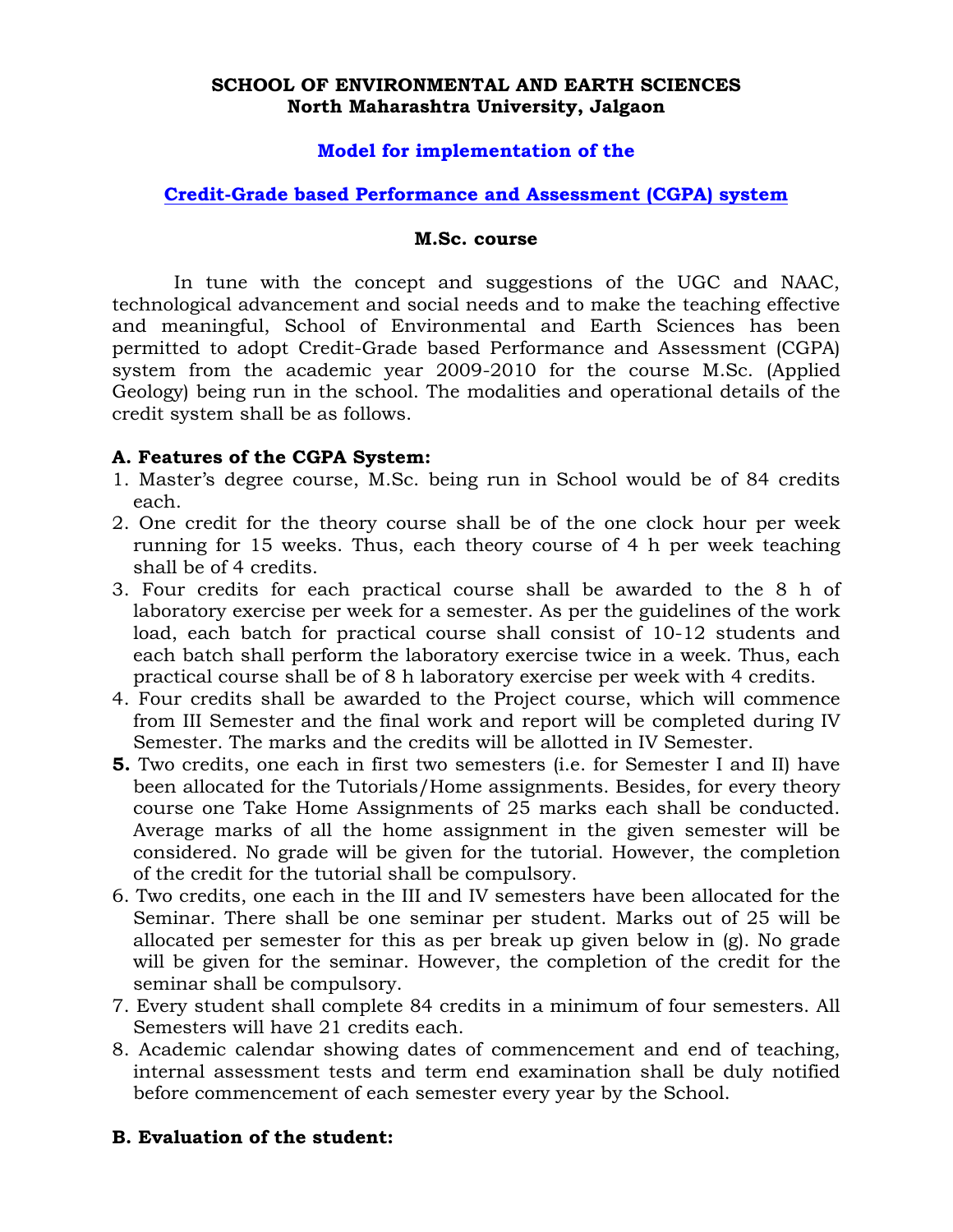- **(a)** The evaluation of the student shall be divided into two parts viz. **Internal Assessment** and **Term End Examination (semester end examination)**  with a weightage in the ratio of 25:75, as approved by the committee.
- **(b)** Standard of passing –
- (i) There shall not be pass or fail for the internal assessment. However, the attendance for the internal assessment shall be compulsory.
- (ii) Minimum marks for passing the Term End Examination in theory/practical/project course shall be 40%.
- (iii) Minimum marks for passing the theory/practical/project course ( i.e. sum of the marks obtained in internal and term end examination) shall be 40%.
- **(c)** The distribution of marks for each theory paper of 4 credits at term (Semester) end examination and for continuous internal assessment (Minor tests), as approved by the committee shall be as follows:

| Theory Examination   | <b>Maximum marks</b> |  |  |
|----------------------|----------------------|--|--|
| Internal assessment  | 25                   |  |  |
| Term end examination | 75                   |  |  |
| Total marks          | 100                  |  |  |

**(d)** The distribution of marks for each laboratory course of 4 credits at term (Semester) end examination and for continuous internal assessment (Minor tests), as approved by the committee shall be as follows:

| <b>Practical</b><br><b>Examination</b> | <b>Maximum marks</b> |  |
|----------------------------------------|----------------------|--|
| Internal assessment                    | 25                   |  |
| Term end examination                   | 75                   |  |
| Total marks                            |                      |  |

**(e)** The Project course will commence from III Semester and the final work and report will be completed during IV Semester. The marks and the credits will be allotted in IV Semester. The distribution of marks for Project course of 4 credits at term (Semester) end examination and for continuous internal assessment (Minor tests), as approved by the committee shall be as follows:

| <b>Practical</b><br><b>Examination</b> | <b>Maximum marks</b> |
|----------------------------------------|----------------------|
| Internal assessment                    | 25                   |
| Term end examination                   | 75                   |
| Total marks                            |                      |

### **(f) Internal Assessment:**

- (i) Internal assessment for each course would be continuous and dates for each internal test/practical test will be pre-notified in the time table for teaching or placed separately as a part of time table.
- (ii) Each subject teacher shall coordinate this activity and maintain the record of the internal tests conducted.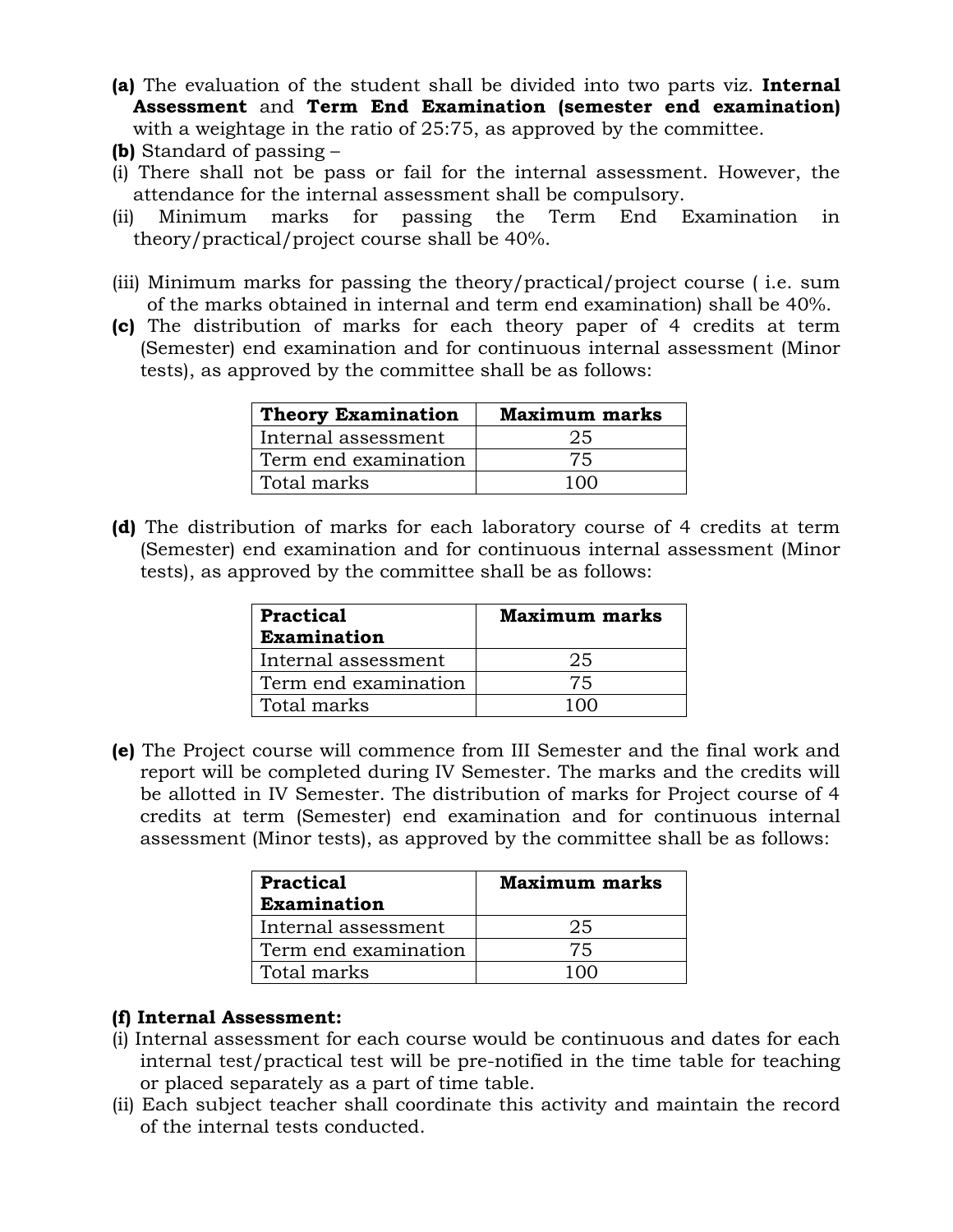| (iii) | <b>Heads</b>                            | <b>Marks</b> | Evaluating<br><b>Authority</b> |
|-------|-----------------------------------------|--------------|--------------------------------|
|       | Marks for journal                       | 05           | Concerned                      |
|       | Experimental work carried by<br>student | 15           | practical incharge             |
|       | Viva-voce                               | 05           |                                |
|       | Total marks                             | 25           |                                |

Internal assessment for each course shall be of 25 marks.

#### **For Theory Courses:**

- (i) Two internal tests for each theory course comprising of 4 credits shall be conducted by the subject teacher.
- (ii) Each test shall be of 25 marks.
- (iii) The marks for each test shall be displayed on notice board within seven days of conducting the test.
- (iv) It is mandatory to show the answer sheets of all tests to the students.

### **For Practical Courses:**

The internal assessment for the practical courses will be based on the following 03 heads:

### **For Project course**

- (i) The Project course will commence from III Semester and the final work and report will be completed during IV Semester.
- (ii) Every student has to undertake a project of interest. The project may be related to a theoretical analysis, an experimental investigation, a proto-type design, a new correlation and analysis of data, fabrication and setup new equipment. Ordinarily, the Project Co-ordinator shall be chosen by the student depending on his/her subject interest. The project co-ordinator assigns the topic for the project and the work is done uniformly during both the semesters of the final year.
- (iii) The marks and the credits will be allotted in IV Semester.
- (iv) On the basis of marks obtained in Seminar, the marks out of 25 will be given for the Seminar.

| <b>Heads</b>                                                                                                 | <b>Marks</b> | Evaluating<br><b>Authority</b> |
|--------------------------------------------------------------------------------------------------------------|--------------|--------------------------------|
| Performance of the student<br>in the collection of reference<br>material for project work<br>and punctuality | 05           | Concerned<br>Project guide     |
| Experimental work carried<br>out by the student                                                              | 15           |                                |
| Viva-voce                                                                                                    | 05           |                                |
| Total marks                                                                                                  | 25           |                                |

<sup>(</sup>iv) There shall not be pass or fail for the internal assessment. However, the attendance for the internal assessment shall be compulsory.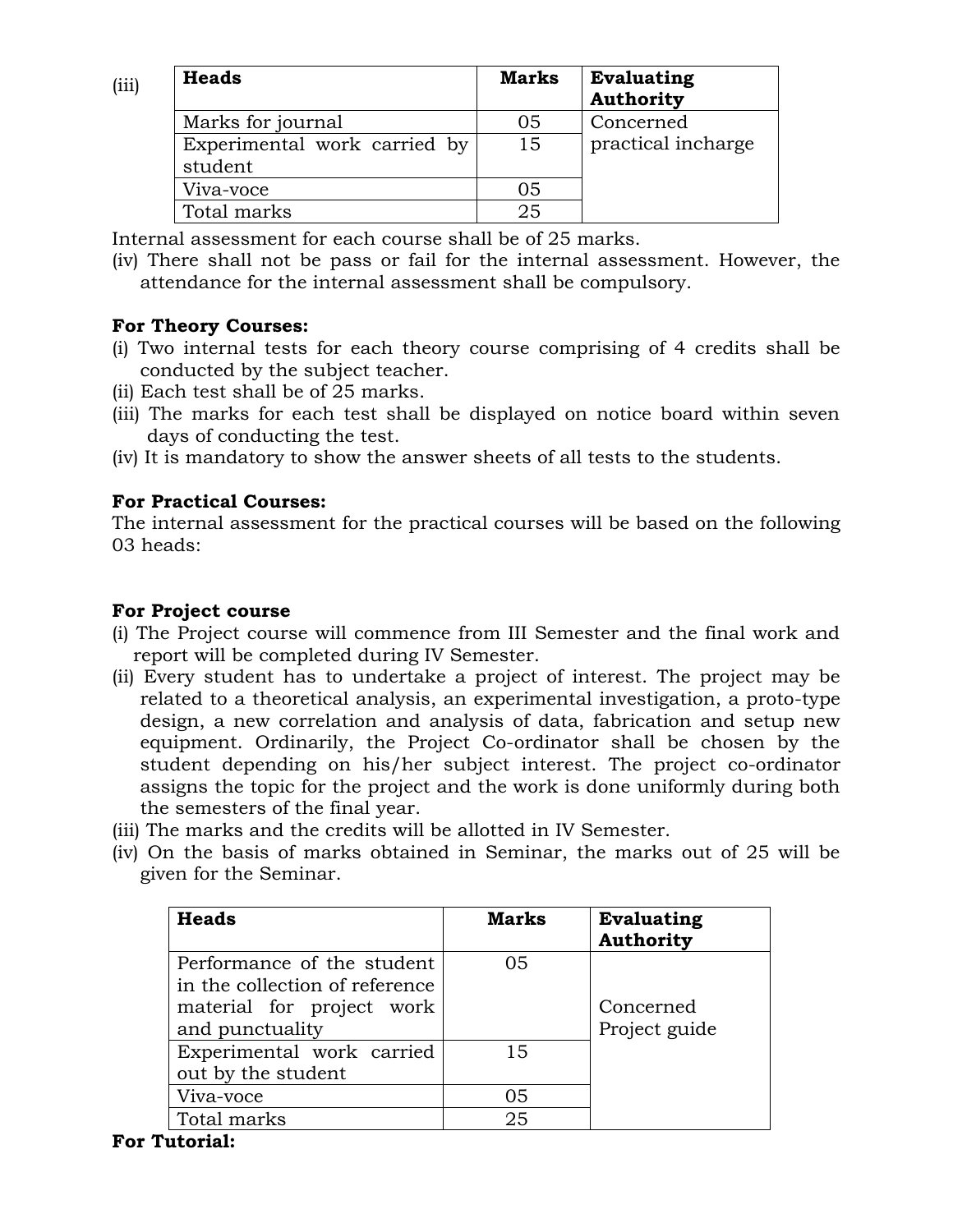(i) Two credits based on Tutorial component, one each in I and II semesters will constitute the compulsory part.

(ii) For every theory course one Take Home Assignments of 25 marks each shall be given.

(iii) The evaluation will be based on following two heads:

| Head       |      | <b>Marks</b> | <b>Evaluating Authority</b> |         |
|------------|------|--------------|-----------------------------|---------|
| Take       | Home | 25           | Concerned                   | subject |
| Assignment |      |              | teacher                     |         |

(iv) On the basis of marks in Tutorials for theory courses, the average will be calculated and the marks out of 25 shall be awarded for the Tutorial.

### **For Seminar:**

- (i) Two credits based on Seminar component, one each in the III and IV semesters will constitute the compulsory part.
- (ii) Each student shall deliver one seminar per semester and there will be a continuous evaluation of the seminar.
- (iii) The evaluation will be based on following four heads:

| <b>Heads</b>            | <b>Marks</b> | <b>Evaluating Authority</b> |
|-------------------------|--------------|-----------------------------|
| collection of reference | 05           |                             |
| material for seminar    |              |                             |
| Content of the seminar  | 15           | Concerned<br>course         |
| Performance<br>1n       | 05           | teacher                     |
| seminar/presentation    |              |                             |
| Total marks             | クら           |                             |

iv) On the basis of marks obtained in Seminar, the marks out of 25 will be given for the Seminar.

### **g) Term end examination:**

- (i) The term end examination for 75 marks per course would be held about a week after completion of teaching for the semester.
- (ii) The term end examination of maximum marks 75 and its assessment work shall be conducted by the School from the academic year 2009-10 under the academic flexibility granted to the School by the University.

### **For Theory Courses:**

- (i) The pattern of the question paper for the academic year 2009-2010 remains same as at present.
- (ii) Each theory paper of 75 marks shall be of the three hours duration.

### **For Practical Courses:**

- (i) The term end practical examination shall be of 75 marks and it is of duration 06 h.
- (ii) There shall be two examiners for the practical examination out of which one examiner shall be from the other University/Institute.

### **For Project course:**

- (i) The project report should be submitted by the prescribed date. Submission of the project cannot be postponed beyond the date specified in the calendar.
- (ii) Students should submit 2 bound typed copies of Project Report to the department. A student who is unable to complete his/her Project may be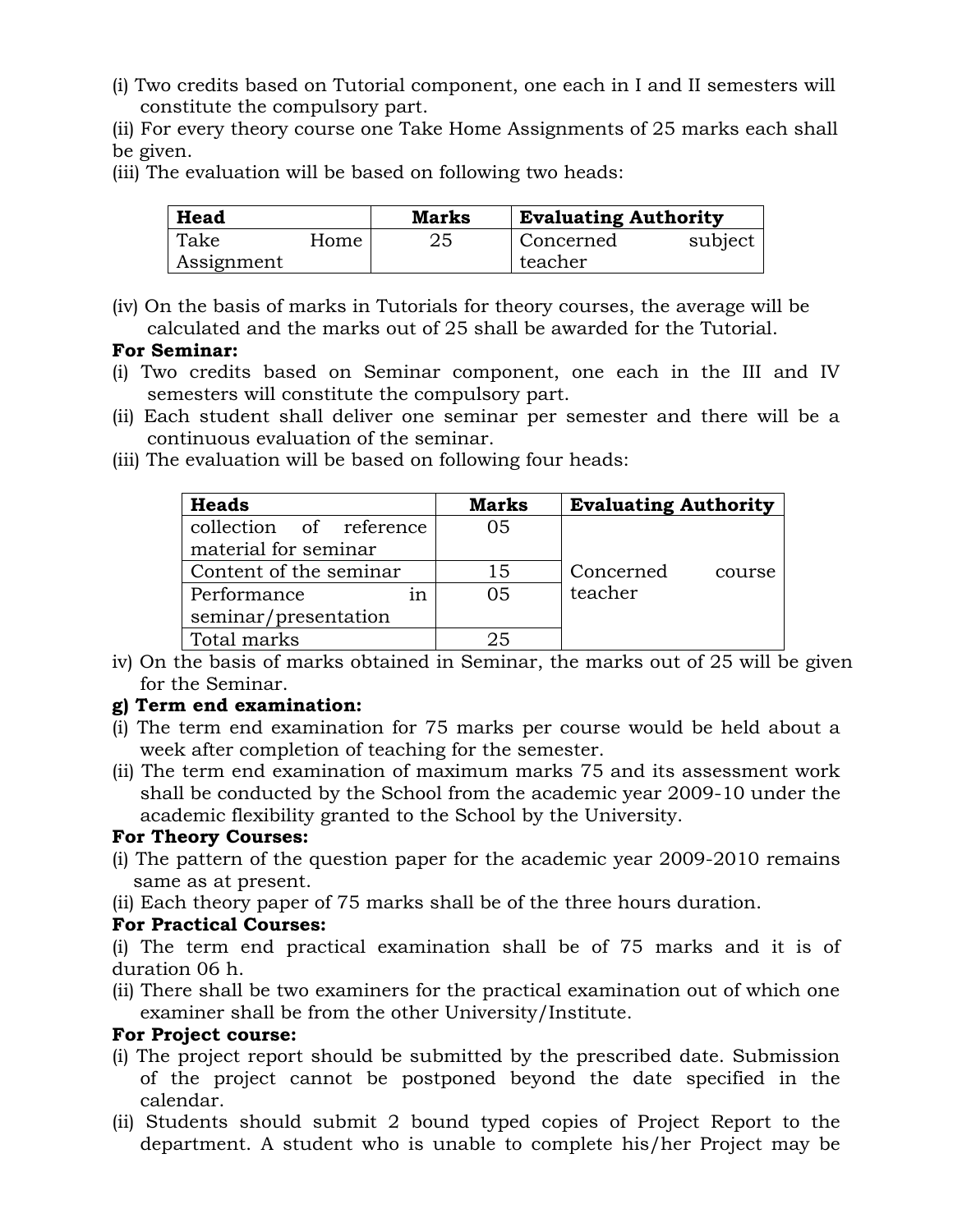awarded 'X' grade and he/she will be required to register for the next Semester and pay the fees under following circumstances:

Exceptional circumstances beyond students / supervisor control Medical grounds

- (iii) There shall be two examiners for the evaluation of Project, out of which one examiner shall be from the other University/Institute.
- (iv) The examiners shall evaluate the report and an oral examination shall be conducted. The assessment of the project work is done on the following basis-

| <b>Heads</b>                      | <b>Marks</b> | <b>Evaluating</b><br><b>Authority</b> |
|-----------------------------------|--------------|---------------------------------------|
| Performance of the student in the | 10           |                                       |
| presentation of the project work  |              |                                       |
| and report                        |              | Panel<br>of                           |
| Experimental work carried out by  | 50           | examiners                             |
| the student                       |              |                                       |
| Viva-voce                         | 15           |                                       |
| Total marks                       | 75           |                                       |

### **C. Grades:**

(i) Marks for each course would be converted to grades as shown in Table 1. Table 1: Conversion of marks to grades in credit system

| <b>Marks</b><br>obtained | Grade | <b>Grade Points</b> |
|--------------------------|-------|---------------------|
| 90-100                   | $A+$  | 10                  |
| 80-89                    | A     |                     |
| 70-79                    | $B+$  |                     |
| 60-69                    | В     |                     |
| 55-59                    | C+    |                     |
| 45-54                    | С     | 5                   |
| $40 - 44$                | D     |                     |
| 39 and less              | F     |                     |

- (ii) The grade point will be given on the total marks (sum of mark obtained in internal assessment and term end examination) obtained in the said subject.
- (iii) A student who fails in a course (i.e. He scores less than 30 out of 75 marks in the Term End Examination or less than 40 out 100 marks) shall be given F grade. Student with F grade in course would be granted credit for that course but not the grade for that course and shall have to clear the concerned course within 1.5 year from appearing for first time in the concerned paper.
- (v) The **total grade points earned in each course** shall be calculated as –

*Grade points obtained (vide Table-1) X Credits for the course* 

Maximum grade points that can be earned in a semester are 200.

*(vi)* **Semester Grade Point Average (SGPA)** *–*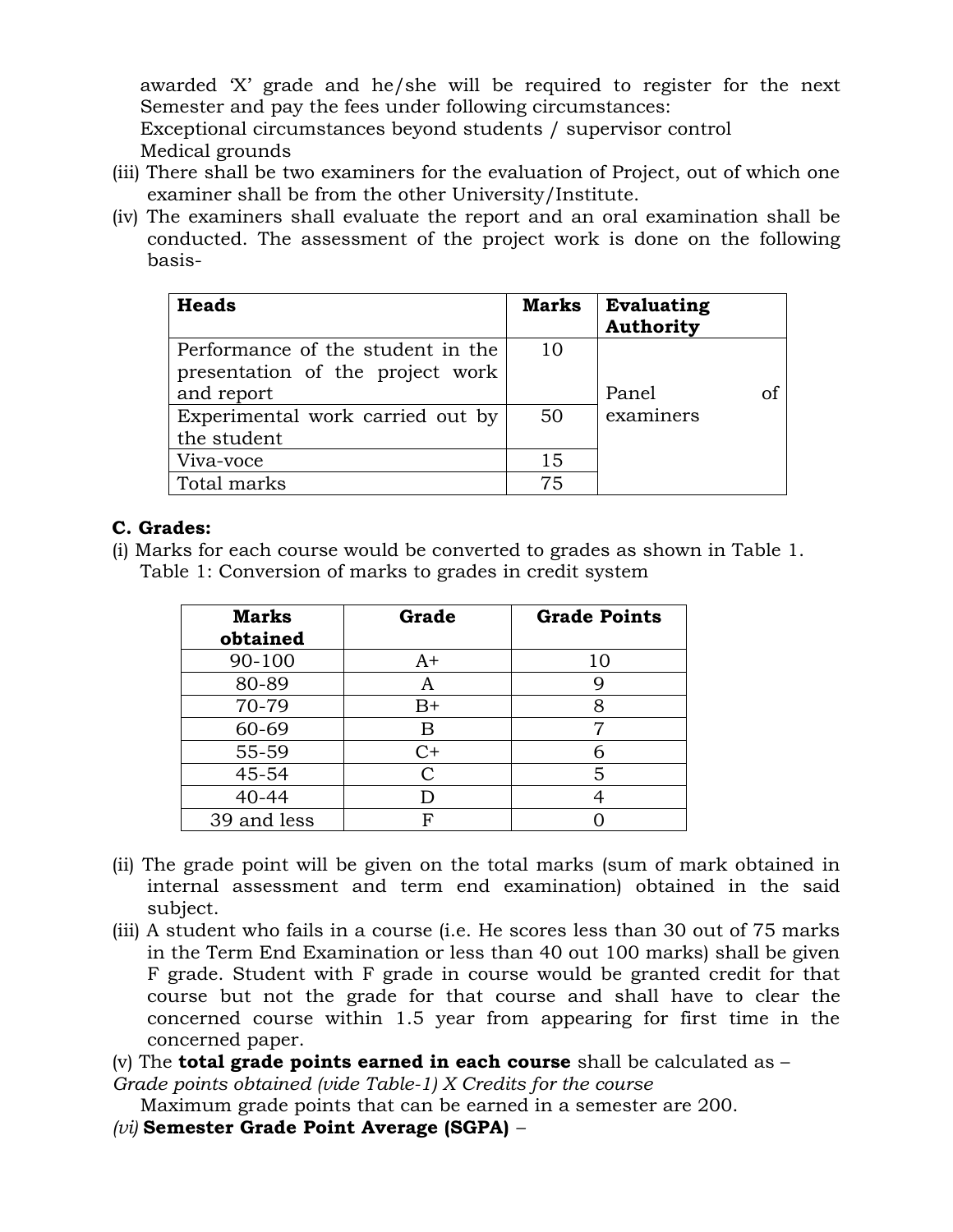The performance of a student in a semester is indicated by a number called SGPA. SGPA is the weighted average of the grade points obtained in all courses registered by the student during the semester. It shall be calculated as follows-

$$
SGPA = \frac{\sum_{i=1}^{n} C_i p_i}{\sum_{i=1}^{n} C_i}
$$

whereCi = the number of credits earned in the i'th course of a semester for which SGPA is to be calculated **(Audit credits should not be included).**  pi = grade point earned in the i'th course  $i = 1, 2, 3, \ldots$  represent the number of courses in which a student is registered in the concerned semester. That is,

 $\small \textit{SGPA} = \frac{\small \textit{Total earned grade points for the semester}}{\small \textit{Total credits for the semester}}$ 

The SGPA is rounded upto one decimal places.

(vii) **Final result** – Up to date assessment of the overall performance of a student from the time of his/her first registration is obtained by calculating a number called Cumulative Grade Point Average (CGPA), which is weighted average of the grade points obtained in all courses registered by the student since he/she entered the School/Department.

$$
CGPA = \frac{\sum_{j=1}^{m} C_j p_j}{\sum_{j=1}^{m} C_j}
$$

where  $C_j$  = the number of credits earned in the jth course up to the semester for which CGPA is to be calculated

pj = grade point earned in the jth course. A letter grade lower than D (i.e. grade point < 4) in a course shall not be taken into consideration for the calculation of CGPA.

 $j = 1, 2, 3, \ldots$  represent the number of courses in which a student is registered up to the semester for which the CGPA is to be calculated.

The CGPA is rounded upto one decimal places.

(viii) The final grade earned shall be as per Table 2 given below-

#### **Table-2**